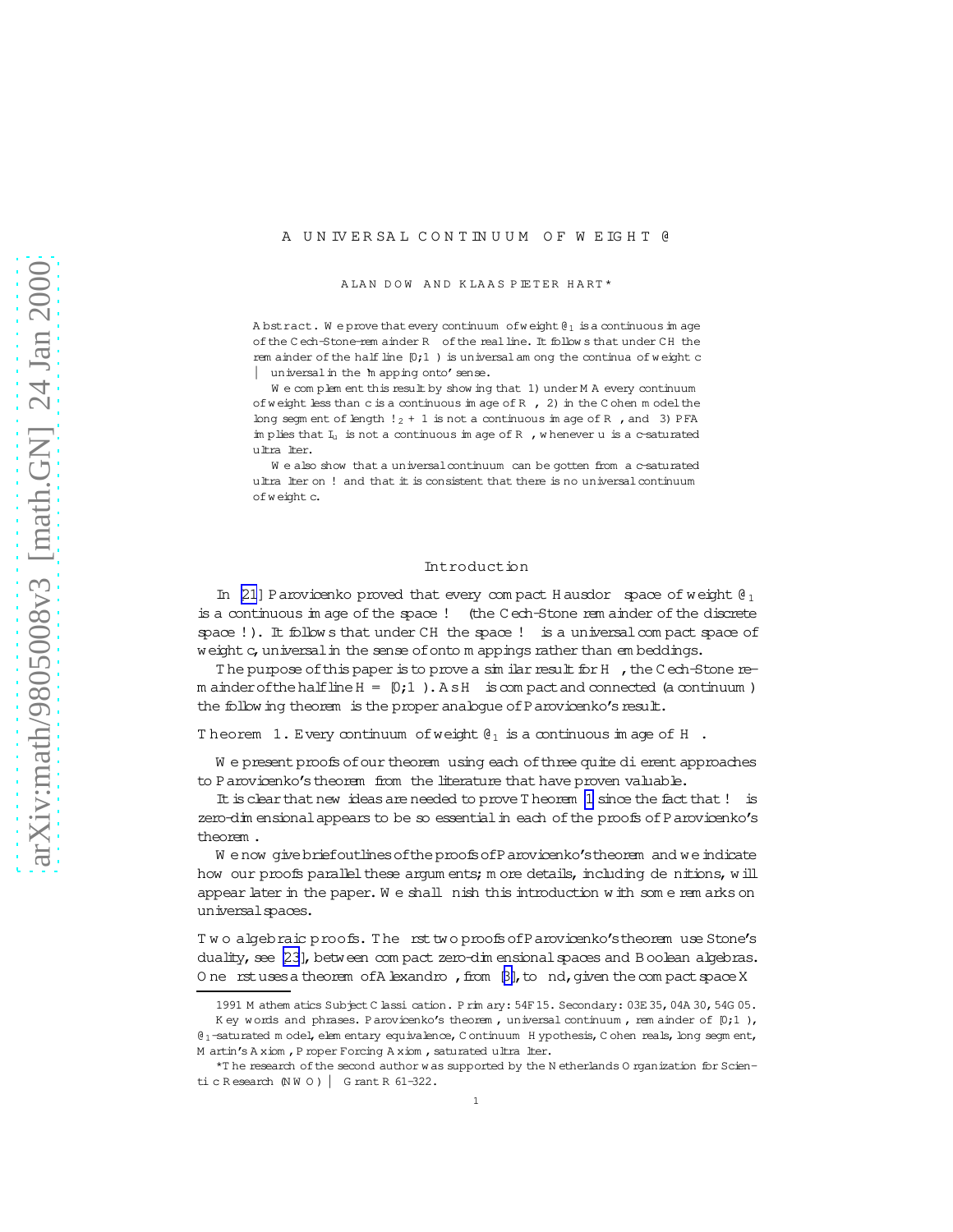of weight  $\mathfrak{g}_1$ , a com pact zero-dim ensional space Y of weight  $\mathfrak{g}_1$  and a continuous  $m$  ap from Y onto X, thus reducing the problem to the case of a zero-dim ensional range space. Stone D uality then tells us that nding a continuous m ap from ! onto Y is equivalent to nding an em bedding ofthe Boolean algebra C ofclopen subsets of Y into the Boolean algebra B of clopen subsets of !.

This gives rise to two proofs of Parovicenko's theorem . In the rst, one constructs the desired em bedding by trans nite induction; this is Parovicenko's original proof. The second proof recognizes that Parovicenko's theorem is in fact a special case of a well-known result about  $\theta_1$ -saturated m odels.

O urparallelsofthese proofsare naturally based on W allm an'sgeneralization of Stone's duality to the class of distributive lattices and am ount to em bedding, for the given continuum, a suitable sublattice of its lattice of closed sets into the lattice ofclosed subsetsofH .T he key new idea isto extractthe hidden m odel-theoretic aspects of the aforem entioned proofs.

A topological proof. The third proof is of a m ore topological nature, it appears in [\[6](#page-18-0)]. It starts by writing the compact space X as an inverse limit,  $\lim_{n \to \infty} X$ , of an  $!_1$ -sequence of com pact m etrizable spaces. The continuous m ap from  $!$  onto X is obtained as the lim it of a fam ily of continuous onto m aps  $f : ' X . The$ m aps are constructed by trans nite induction and using the follow ing lemma.

Lem  $m a 1$ . Let  $M$  and  $N$  be compact m etrizable spaces and let  $f : !$   $N$  and g : M N be continuous surjections. Then there is a continuous surjection h :!  $M$  such that  $g$   $h = f$ .

O ur third proof w ill be along these lines and the m ain problem is that the above lem m a is false if we sim ply replace ! by H and assum e that M and N are continua  $\vert$  see Exam ple [3.2](#page-9-0). Intriguingly, if q is induced by an appropriate elem entary em bedding then the analogue of Lem m a  $1$  w ill hold; indeed, this is the key new feature of our proofs: the introduction of elem entarity.

Universal spaces. A s with Parovicenko's theorem, Theorem [1](#page-0-0) becom es a result about universal spaces if one assum es the C ontinuum H ypothesis (CH).

Theorem 2 (CH). The space H is a universal continuum of weight c.

It is of interest to note that in the class of compactm etrizable spaces the situation is som ew hat dierent from what we just found for spaces of weightc. On the one hand the C antor set is a universal compact m etrizable space; this is a theorem of A lexandro [\[2\]](#page-18-0) and H ausdor  $[13]$ . On the other hand, in [\[25\]](#page-19-0) W araszkiew icz constructed a fam ily of plane continua such that no m etric continuum m aps onto allofthem ,hence there is no universalm etric continuum .

Part of the balance is restored by the follow ing theorem , due to A arts and Van Em de Boas [\[1](#page-18-0)]; as we shall need this theorem and its proof later we provide a short argum ent.

Theorem 3. The space H m aps onto every m etric continuum.

Proof. C onsider a m etric continuum M and assume it is embedded into the H ilbert cube  $Q = [0;1]^1$ . Choose a countable dense subset A of M and enum erate it as  $fa_n : n 2$  !g. Next choose, for every n, a nite sequence of points  $a_n =$  $a_{n,0}$ ,  $a_{n,1}$ ,  $\ldots$ ,  $a_{n,k_n}$  =  $a_{n+1}$  such that  $d(a_{n,i};a_{n,i+1}) < 2$  " for all  $i \mid$  this uses the connectivity of M . Finally, let e be the m ap from H to  $(0,1]$  Q with rst

<span id="page-1-0"></span>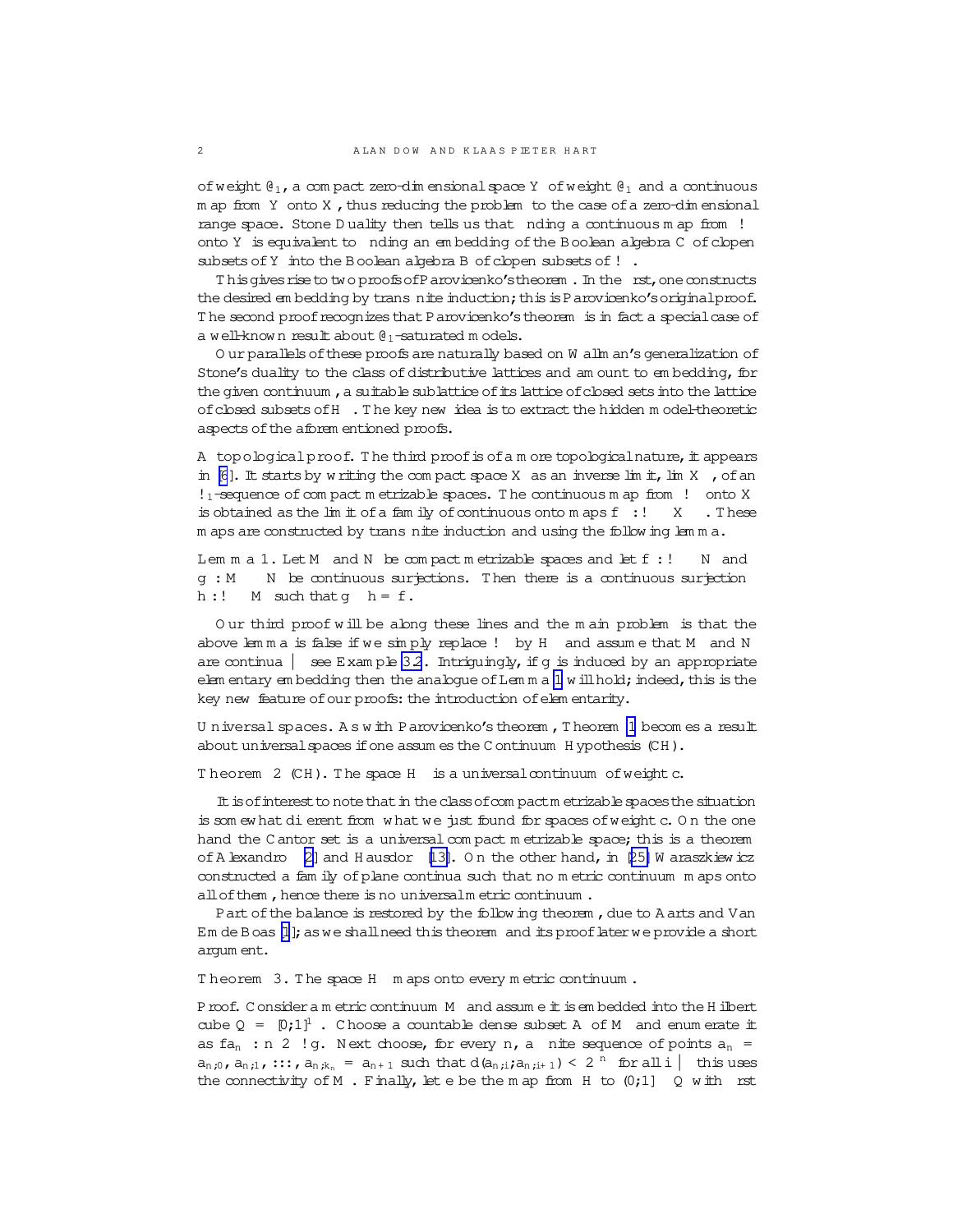<span id="page-2-0"></span>coordinate  $e_1$  (t) = 2<sup>t</sup> and w hose second coordinate satis es  $e_2$  (n +  $\frac{i}{k_n}$ ) =  $a_{n,i}$  for alln and i and is (piecew ise) linear otherw ise.

It is clear that e is an embedding and one readily checks that cle $[H] = e[H]$ f0g M ; the Cech-Stone extension e of e m aps H onto M. n.

Lim itations and extensions. A s w ith Parovicenko's results ours are lim ited to  $\mathcal{C}_1$ : we show by examples similar to the ones used for ! that not necessarily every continuum of weight  $\mathfrak{g}_2$  is a continuous im age of H and that M artin's A xiom is not strong enough to guarantee that every continuum of weight c is a continuous in age of  $H$ .

On the other hand, in Section [4](#page-11-0) we exhibit a few m ore continua with the same behaviouras H and toward the end of Section [5](#page-12-0) we show that from a c-saturated ultra lter one can construct a universal continuum of weight c.

The ultim ate lim itation occurs at the end of the paper, where we show it consistent that no universal continuum of weight cexists.

We thank the referee for a detailed and thoughtful report; it enabled us to im prove both content and presentation of this paper.

## 1. A lgebraic P relim inaries

We already indicated that two of our proofs will involve the lattice of closed sets of our continua and that the basis for this is W allm an's generalization, to the classofdistributivelattices,ofStone'srepresentation theorem forBoolean algebras. W allm an's representation theorem is as follow s.

T heorem 1.1 (W allm an [\[24\]](#page-19-0)). IfL is a distributive lattice then there is a com pact  $T_1$ -space X with a base for its closed sets that is a hom om orphic im age of  $L$ . The hom om orphism is an isom orphism iffL is disjunctive, which m eans: if a b then there is c2 L such that c6 a and  $c^{\wedge} b = 0$ .

The representing space X is H ausdor iff the lattice L is norm al; this means that given a;b2 L w ith a  $\circ$  b = 0 there are c;d2 L such that c\_ d = 1, a  $\circ$  d = 0 and  $b^{\wedge} c = 0$ . Note that this m im ics the form ulation of norm ality of topological spaces in term s of closed sets only.

A lso, if one starts out w ith a compact H ausdor space X and a base C for its closed sets that is closed under nite unions and intersections then this base C is a norm allattice and its representing space is X.

T he follow ing theorem show s how one can create onto m appings from m aps between lattices. In it we use  $2^X$  to denote the fam ily of closed subsets of the space X .

T heorem 1.2. LetX and Y be com pact H ausdor spaces and letC be a base for the closed subsets of Y that is closed under nite unions and nite intersections. Then Y is a continuous im age of X if and only if there is a m ap  $\prime$  : C !  $2^{X}$  such that

1. '(?) = ? and if  $F \notin ?$  then '(F)  $6$  ?; 2. if  $F$   $[G = Y$  then  $'$   $(F)$   $[V(G) = X$ ; and 3. if  $F_1 \setminus \mathbb{R} \in ?$  then ' $(F_1) \setminus \mathbb{R} \in ?$ .

Proof. Necessity is easy: given a continuous onto m ap  $f : X$   $\vdots$   $Y$  let  $\prime$   $(F) = f$   $\vdots$   $F$  ]. N ote that ' is in fact a lattice-em bedding.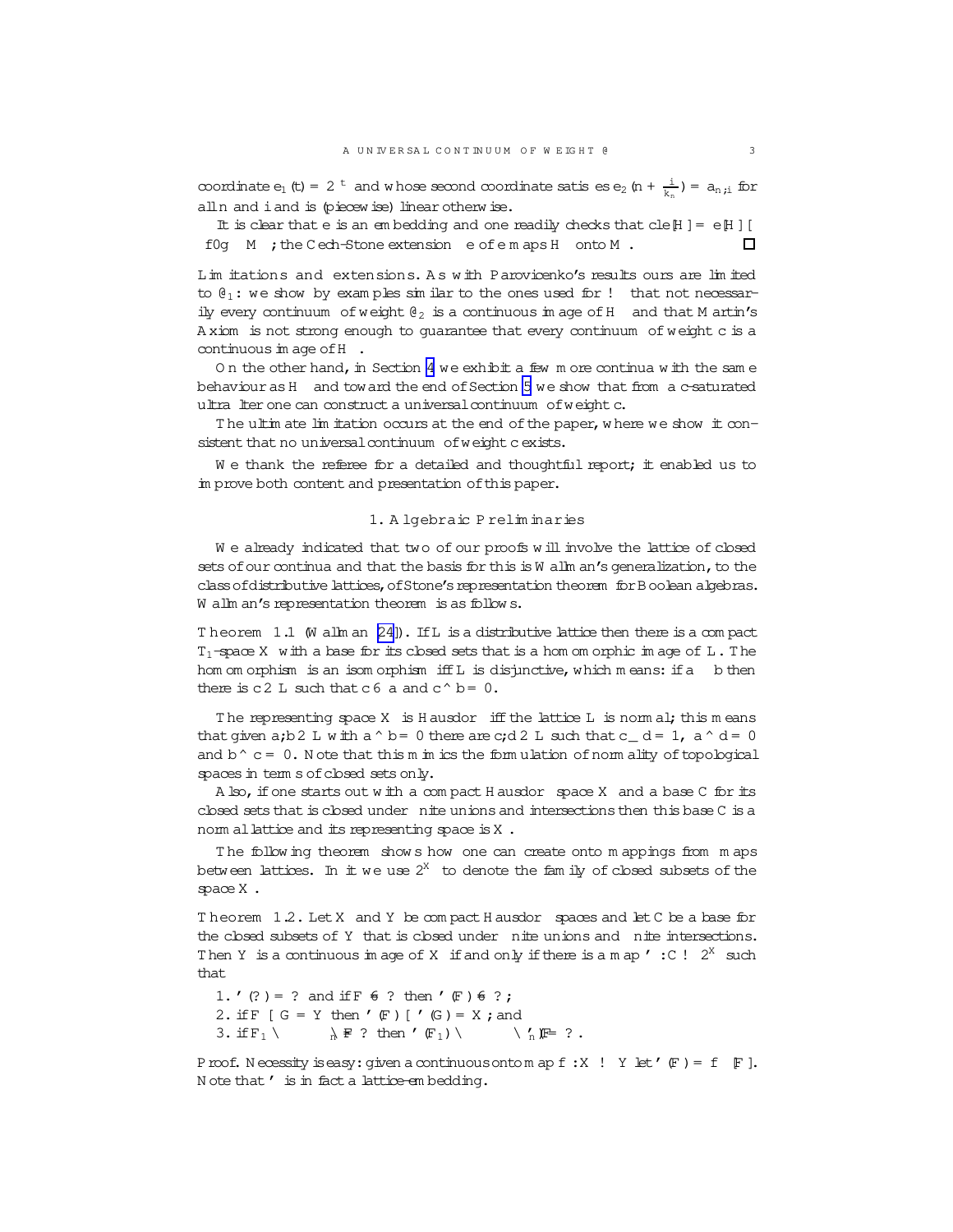To prove suciency let  $\prime$  : C ! 2<sup>x</sup> be given and consider for each x 2 X the family  $F_x = F 2 C : x 2' (F)$ . We claim that  $F_x$  consists of exactly one point. Indeed, by C ondition [3](#page-2-0) the family  $F_x$  has the nite intersection property, so that  $\Gamma$   $_{\text{F}$  is nonem pty. Next assume that  $y_1 \oplus y_2$  in Y and take F;G 2 C such that F  $\frac{1}{2}G = Y$ ,  $y_1 \geq F$  and  $y_2 \geq G$ . Then, by C ondition [2](#page-2-0), either x 2  $'$  (F ) and so  $y_1 \ncong F_x$  or x 2 '(G) and so  $y_2 \ncong F_x \cdot_T$ 

We dene f(x) to be the unique point in  $\Gamma_{\rm x}$ .

To dem onstrate that f is continuous and onto we show that for every closed subset F of Y we have  $\setminus$ 

$$
f \quad F \mid =
$$
 ' (G) : G 2 C; F intG : ( )

This will show that preim ages of closed sets are closed and that every berf (y) is nonem pty.

We instituted that the family on the right-hand side has the inite intersection property.Even though F and the com plem entK of i intG <sup>i</sup> need notbelong to C we can still nd G and H in C such that  $G \setminus K = H \setminus F = ?$  and H [  $G = Y$ . Indeed, apply compactness and the fact that  $C$  is a lattice to nd  $C$  in  $C$  such that F C  $\sum_{i=1}^{n}$  intG<sub>i</sub> and then D 2 C with K D and D \ C = ?; then apply norm ality of C to C and D. O nce we have G and H we see that for each iwe also have H  $[G_i = Y \text{ and } \infty'$  (H )  $[V(G_i) = X; \text{com~bined~w~ith'} (G) \setminus' (H) = ?$  this gives'(G )  $_i$   $\prime$   $\left(\mathbb{G}_{\text{i}}\right)$  .

To verify ( ), rst let  $x \, 2 \, X$  n f  $\mathbb F$  ]. A s above we nd G and H in C such that  $f(x) \ge G$ , H [ G = Y and H \ F = ? . The rst property gives us x  $\ge$  '(G); the other two imply that F intG.

Second, if  $F$  intertion one can nd H 2 C such that H  $G = X$  and H \ F = ? . It follow sthat if  $x \geq 1$  (G ) we have x 2 '(H ), hence f(x) 2 H and so  $f(x) \ncong F$ .  $\Box$ 

A n obvious corollary ofthis theorem is that Y is a continuous im age of X iff there is an embedding of the lattice C into the lattice  $2^X$ .

T heorem [1.2](#page-2-0) is form ulated so as to be applied in the follow ing way: given the continuum K we shall take a base C for its closed sets and de ne a m ap as in the theorem into the canonical base  $L$  for the closed sets of  $H$ , rather than into the fam ily  $2^H$  . We do not know whether it is actually possible to get a latticeem bedding of C into L.

T he canonicalbase in question is just

$$
L = fA : A \text{ is closed in } H g:
$$

H ere, as is comm on, A abbreviates clA  $\setminus$  H . N otice that this is exactly analogous to the collection of clopen subsets of  $!$  but that it also points up another quite stark dierence since unlike in the zero-dim ensionalcase there doesn't appear to be a suitable internally de ned base to choose. The base consisting of all zero sets is worth considering but it lacks the m odel theoretic saturation properties that we w ill require.

T he follow ing lem m a w illbe the rst step in the constructions ofboth em beddings.

Lem m a 1.3. Let K be a m etric continuum and let x 2 K. There is a m ap ' from  $2^{K}$  to  $2^{H}$  such that

1. '(?) = ? and '(K ) = H;

<span id="page-3-0"></span>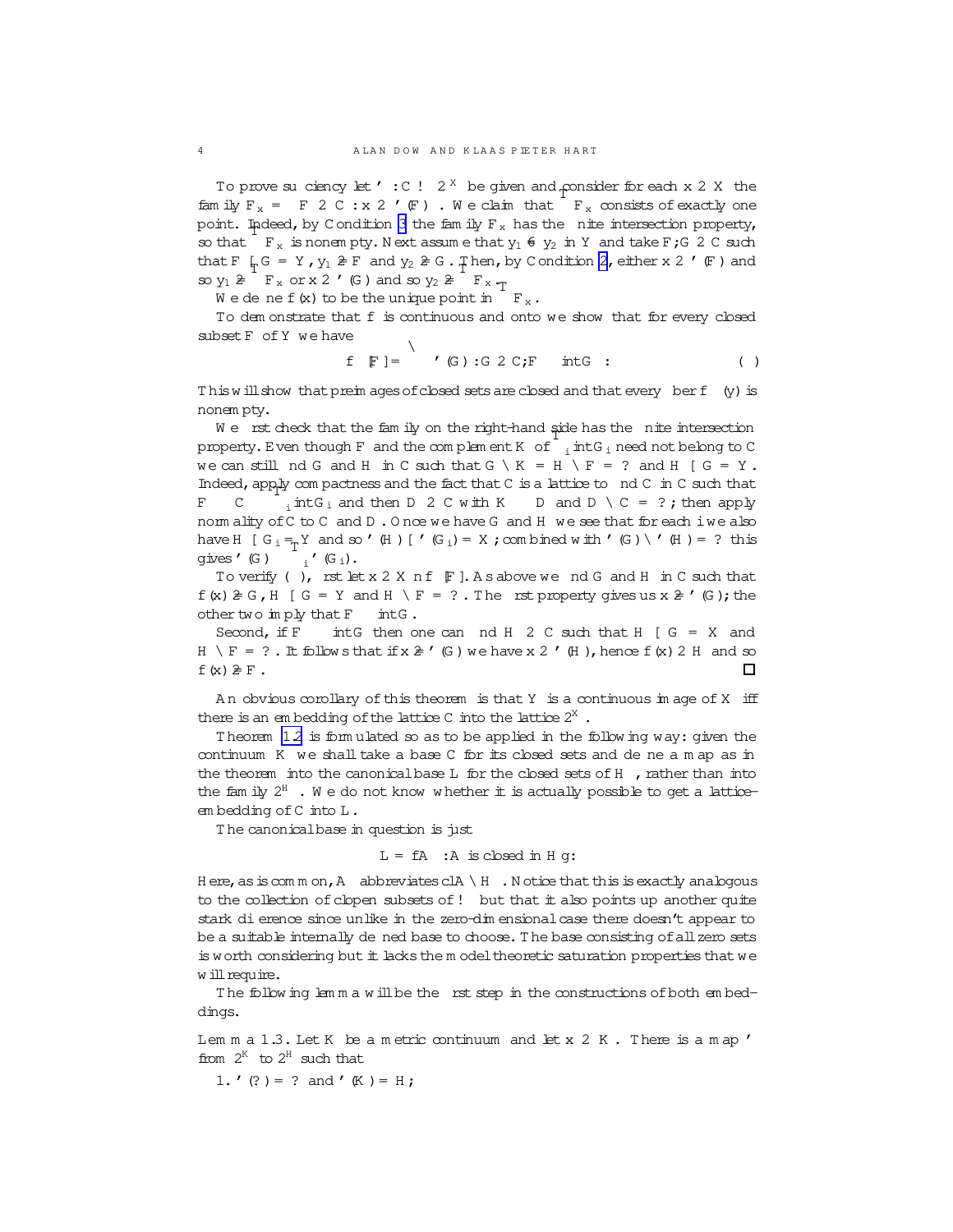<span id="page-4-0"></span>2. 
$$
\ulcorner
$$
  $\llcorner$   $\llcorner$   $\llcorner$   $\llcorner$   $\llcorner$   $\llcorner$   $\llcorner$   $\llcorner$   $\llcorner$   $\llcorner$   $\llcorner$   $\llcorner$   $\llcorner$   $\llcorner$   $\llcorner$   $\llcorner$   $\llcorner$   $\llcorner$   $\llcorner$   $\llcorner$   $\llcorner$   $\llcorner$   $\llcorner$   $\llcorner$   $\llcorner$   $\llcorner$   $\llcorner$   $\llcorner$   $\llcorner$   $\llcorner$   $\llcorner$   $\llcorner$   $\llcorner$   $\llcorner$   $\llcorner$   $\llcorner$   $\llcorner$   $\llcorner$   $\llcorner$   $\llcorner$   $\llcorner$   $\llcorner$   $\llcorner$   $\llcorner$   $\llcorner$   $\llcorner$   $\llcorner$   $\llcorner$   $\llcorner$   $\llcorner$   $\llcorner$   $\llcorner$   $\llcorner$   $\llcorner$   $\llcorner$   $\llcorner$   $\llcorner$   $\llcorner$   $\llcorner$   $\llcorner$   $\llcorner$   $\llcorner$   $\llcorner$   $\llcorner$   $\llcorner$   $\llcorner$   $\llcorner$   $\llcorner$   $\llcorner$   $\llcorner$   $\llcorner$   $\llcorner$   $\llcorner$   $\llcorner$   $\llcorner$   $\llcorner$   $\llcorner$   $\llcorner$   $\llcorner$   $\llcorner$   $\llcorner$   $\llcorner$   $\llcorner$   $\llcorner$   $\llcorner$   $\llcorner$   $\llcorner$   $\llcorner$   $\llcorner$   $\llcorner$   $\llcorner$   $\llcorner$   $\llcorner$   $\llcorner$   $\$ 

In addition, if some countable family C of nonempty closed subsets of K is given in advance then we can arrange that for every  $F$  in C the set  $'$  ( $F$ ) is not compact.

Proof. A sproved in Theorem 3 there is a m ap from H onto K.

The proofgiven in [1] is exible enough to allow us to ensure that the embedding e of H into  $(0,1)$  Q is such that  $e(n) = h2^n$ ; x i for every n 2 N and that for every elementy of some countable set C the set ft:  $e_1$  (t) = yg is conal in H it is also easy to change the description of e in the proof we gave to produce another e with the desired properties. In our case we let C be a countable subset of K that meets every element of the family  $C$ .

We now identify K and f0q K and de ne a m ap :  $2^{K}$  !  $2^{IQ}$  by

 $(F) = y2:I Q : d(y;F) 6 d(y;K nF)$ :

In [19, x21 X I] it is shown that for all F and G we have

{  $(F [G] = F) [ (G);$ 

 $(K) = I$  Q and  $(?) = ?$  by the fact that  $d(y;?) = 1$  for all y; and {  $(F) \setminus K = F$ .

Note that for every y 2 K we have d ht; yi; fyg = d ht; yi; K n fyg = t and hence I fyg fyg.

Now dene'  $(F) = e$  $(F)$  or rather, after identifying H and e[H], set ' $(F)$  =  $(F) \setminus e$  [H]. A lidesired properties are easily veried: 1 and 2 are in mediate; to see that 3 holds note that if  $F_1 \setminus$  $\mathbb{R} \times \mathbb{R}$  ? then cl'  $(\mathbb{F}_1)$  $\setminus$  cl'<sub>n</sub>  $\mathbb{R}$  K = ?, so that  $cl'(\mathbb{F}_1)$ \ cl'<sub>n</sub> \[Fis a compact subset of H . That 4 holds follow s from the way we chose the values  $e(n)$  for  $n \geq N$ .

Finally, if F 2 C and y 2 C \ F then the  $\infty$  nal set ft:  $e(t) = yq$  is a subset of  $'$   $(F)$  so that  $'$   $(F)$  is not compact. п

Remark 1.4. If' is as in Lemma 1.3 then the map : C! L de ned by

 $: \mathbb{C}$   $\overline{Y}$   $\prime$   $(\mathbb{C})$   $\overline{Y}$   $\prime$   $(\mathbb{C})$ 

is as in Theorem 12.0 bserve that is even a  $\lceil$  hom om orphism; to get a lattice hom om orphism the m ap ' would have to satisfy  $3^0$  instead of 3, where  $3^0$  reads:

 $3^0$ , the symmetric dierence of 'F \G ) and 'F ) \'G ) is bounded in H.

We do not know how to achieve  $3^0$  and at this point there is no extra bene t to be had from this condition so we leave it be.

# 2. Two algebraic proofs

 $W$  e shall now show how to construct, given a continuum  $K$ , am ap  $'$  from a base for the closed sets of K into the base L as in Theorem  $1.2$ .

A proofusing M odelTheory. Ourplan is to nd them ap' prom ised above by an appeal to som em achinery from M odel Theory. The rst step would be to show that L is an  $\theta_1$ -saturated lattice and hence an  $\theta_2$ -universal structure; this latter notion says that every structure of size  $\mathcal{C}_1$  that is elementarily equivalent to L is em beddable into L. The second step would then be to show that every lattice of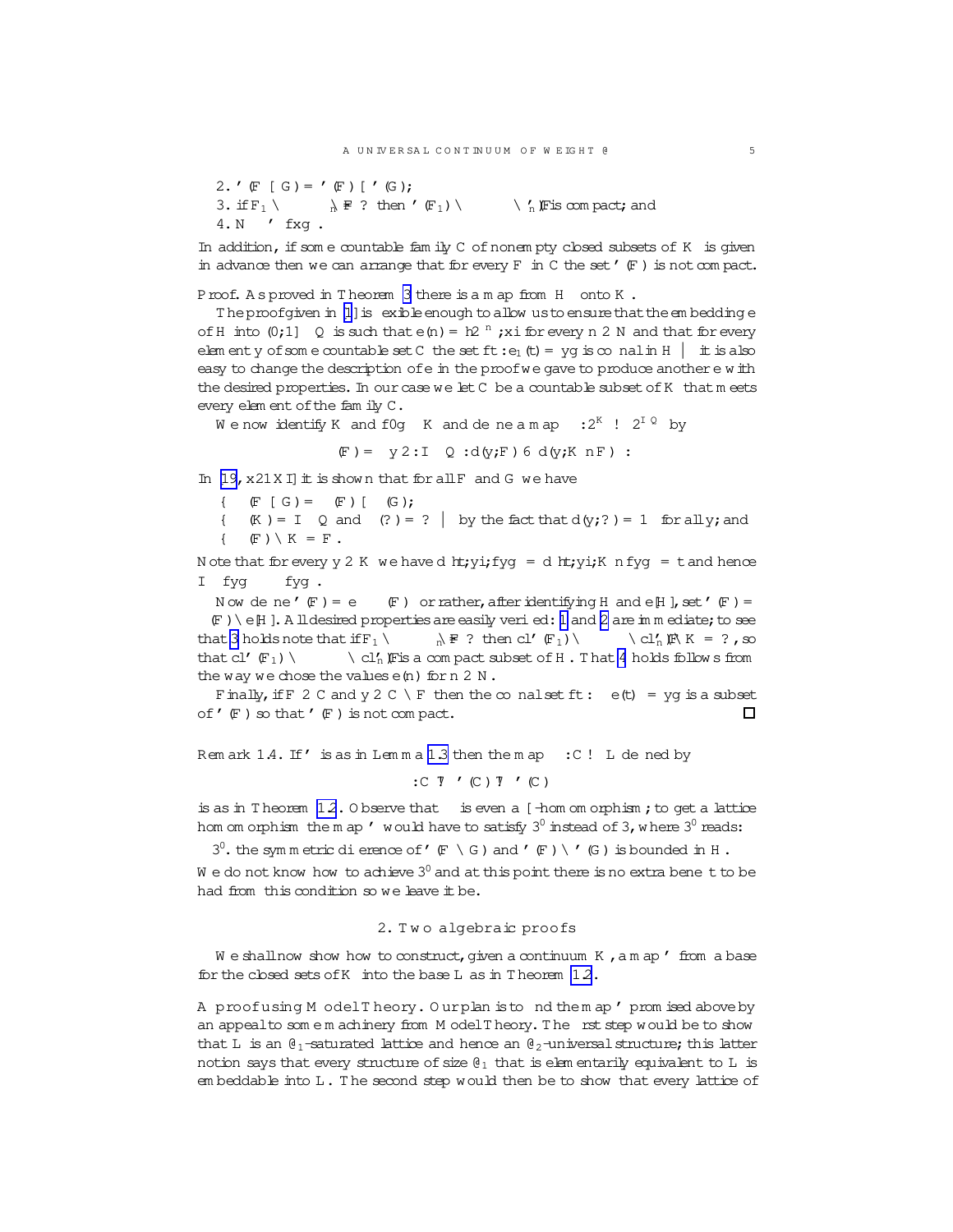size  $\mathcal{C}_1$  is em beddable into a lattice of size  $\mathcal{C}_1$  that itself is elem entarily equivalent to L.

There are two problem s w ith this approach: 1) we were not able to show that L is  $\theta_1$ -saturated, and 2) Lem m a [1.3](#page-3-0) does not give a lattice-em bedding. We shall dealw ith these problem s in turn. But rst we give some de nitions from M odel Theory. We shall try to illustrate these denitions by means of linear orderings.

Saturation and universality. O urbasic reference for M odel T heory is H odges' book [\[14\]](#page-19-0), in particular C hapter 10. A structure (e.g.,  $a$  eld, a group, an ordered set, a lattice) is said to be  $\mathfrak{g}_1$ -saturated if, loosely speaking, every countable consistent set of equations has a solution, w here a set of equations is consistent if every nite subsystem has a solution. Thus, the ordered set of the reals is not  $\theta_1$ -saturated because the follow ing countable system of equations, though consistent, does not have a solution:  $0 < x$  together with  $x < \frac{1}{n}$  (n 2 N). On the other hand, any ultrapower  $R_u^!$  of R is  $\mathfrak{g}_1$ -saturated as an ordered set  $|$  see [\[14,](#page-19-0) Theorem 9.5.4]. Such an ultrapower is obtained by taking the power R<sup>!</sup>, an ultra lteru on ! and identifying points x and y if  $fn : x_n = y_n$ g belongs to u. The ordering < is de ned in the obvious way:  $x < y$  iff fn :  $x_n < y_n$ g belongs to u. It is relatively easy to show that this gives an  $\theta_1$ -saturated ordering; given a countable consistent set of equations  $x < a_i$  and  $x > b_i$  (i 2 !) one has to produce a single x that satis es them all; the desired x can be constructed by a straightforward diagonalization.

T wo structures are elem entarily equivalent if they satisfy the sam e sentences (form ulas w ithout free variables); for exam ple any two dense linearly ordered sets w ithout end points are elem entarily equivalent as linear orders, see  $[14$ , Section 2.7]. From this, and the fact that  $\mathcal{C}_1$ -saturated structures are  $\mathcal{C}_2$ -universal, it follow s at once that any ultrapower  $R_u^!$  contains an isom orphic copy of every  $\theta_1$ -sized dense linear order w ithout end points  $|$  a result that can also be established directly by a straightforw and trans nite recursion. It also follow sthat R $_{\mathrm{u}}^!$  contains an isom orphic copy of every  $\theta_1$ -sized linear order: simply m ake it dense by inserting a copy of the rationals between any pair ofneighbours and attach copies ofthe rationals at the beginning and the end to get rid of possible end points; the resulting ordered set is still of cardinality  $\mathfrak{g}_1$  and can therefore be em bedded into  $R_u^!$  .

This then is how our proof shall run: we identify a certain  $\theta_1$ -saturated structure that serves as a base for the closed sets of some quotient of H and we show how to expand every  $\theta_1$ -sized structure into one of the sam e size but elem entarily equivalent to our  $\mathbf{\theta}_1$ -saturated one.

An  $\theta_1$ -saturated structure. A s m entioned above we do not know whether L is  $\theta_1$ saturated. We can however nd an  $\theta_1$ -saturated sublattice:

 $L^0$  = fA : A is closed in H, and N A or N \ A = ? g:

This lattice is a base for the closed sets of the space H, obtained from H by identifying ! to a point.

To see that  $L^0$  is  $\theta_1$ -saturated we introduce another space, namely  $M = !$  I, w here I denotes the unit interval. The canonicalbase M for the closed sets of M is naturally isom orphicto the reduced power  $(2^I)^!$  m odulo the  $\infty$  nite lter. It is wellknow n that this structure is  $\theta_1$  -saturated  $\left| \right. \right.$  see [\[15\]](#page-19-0). The follow ing substructure M  $^{-0}$ is  $\theta_1$ -saturated as well:

 $M^0$  = fA : A is closed in M, and N A or N \ A = ? g;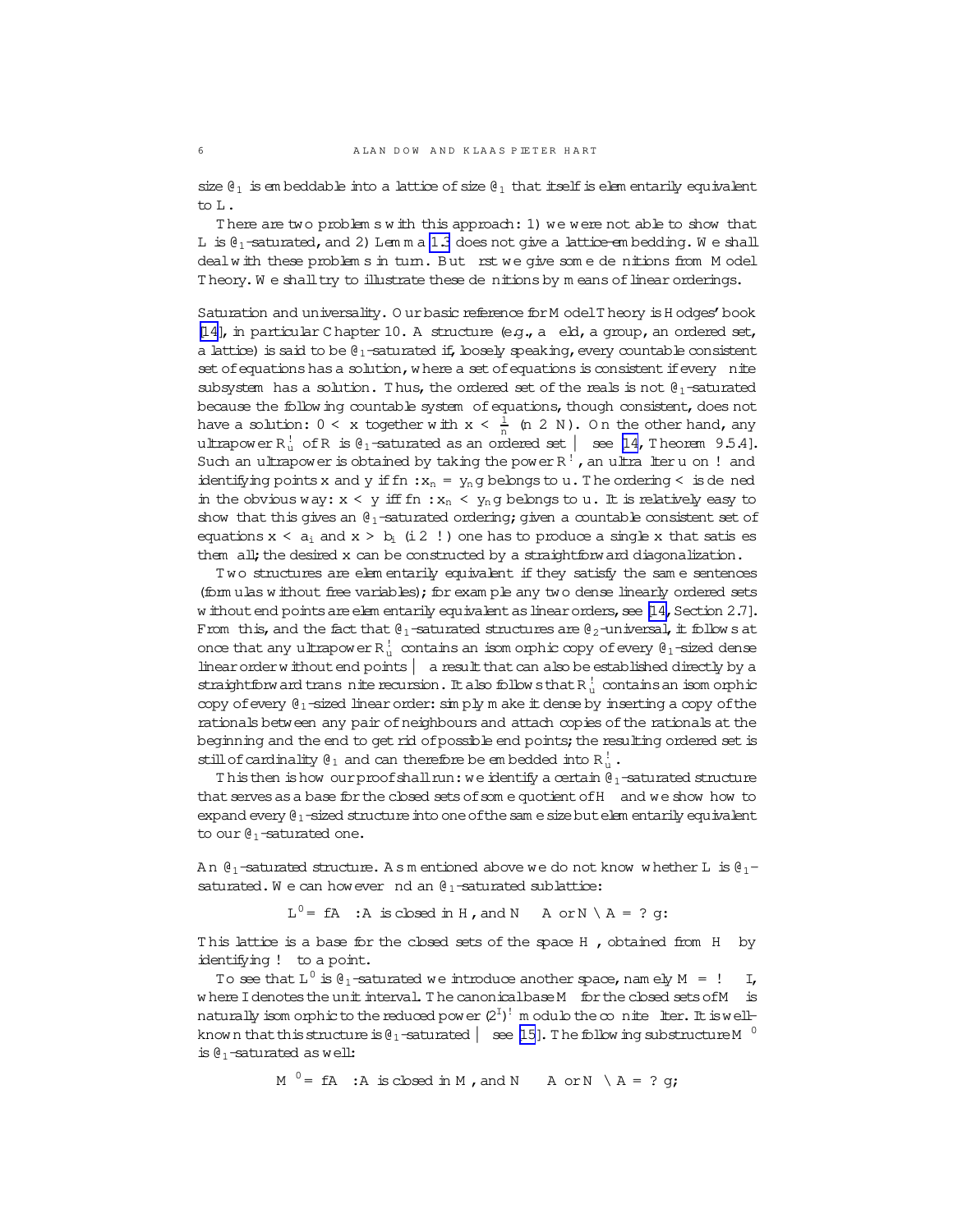<span id="page-6-0"></span>where  $N = f0;1g$  !. Indeed, consider a countable set T of equations with constants from  $M^0$  such that every nite subset has a solution in  $M^0$ . We can then add either either N  $x$  or N  $x = ?$  to T w ithout bsing consistency. Any element of M that satis es the expanded T will automatically belong to M  $^{0}$ .

We claim that  $L^0$  and M  $^0$  are isom orphic. To see this consider them apq: M ! H de ned by  $q(n,x) = n + x$ . The Cech-Stone extension of q m aps M onto H and it is readily veri ed that L  $\bar{J}$  q<sup>1</sup> [L] is an isom orphism between L<sup>0</sup> and M<sup>0</sup>. (In topological language: the space H is also obtained from M by identifying N to a point.)

A new language. The last point that we have to address is that Lemm a 1.3 does not provide a lattice embedding but rather am ap that only partially preserves unions and intersections. This is where Theorem 12 com es in: we do not need a full lattice em bedding but only a m ap that preserves certain identities. We abbreviate these identities as follows:

$$
J(x,y) \qquad x_y = 1
$$
  
M<sub>n</sub>(x<sub>1</sub>;...;x<sub>n</sub>)  $x_1$   $\hat{r} \times 0$ :

We can restate the conclusion in Theorem  $12$  in the following manner: Y is a continuous in age of X if and only if there is an  $L$ -hom om orphism from C to  $2^{\chi}$ , where L is the language that has J and the M  $_n$  as its predicates and where J and the M  $_n$  are interpreted as above.

Note that by considering a lattice with 0 and 1 as an L-structure we do not have to mention 0 and 1 anymore; they are implicit in the predicates. For example we could de ne a norm all-structure to be one in which  $M_2(a,b)$  in plies (9c;d) M<sub>2</sub> (a;d)  $\wedge$  M<sub>2</sub> (c;b)  $\wedge$  J (c;d) . Then a lattice is norm al iff it is norm al as an L-structure.

The proof. Let C be a base of size  $\mathfrak{g}_1$  for the closed sets of the continuum K.We w ant to nd an L-structure D of size  $\theta_1$  that contains C and that is elementarily equivalent to  $L^0$ . To this end we consider the diagram of C; that is, we add the elements of C to our language L and we consider the set  $D<sub>c</sub>$  of all atom ic sentences from this expanded language that hold in C. For example if  $a \ b = ?$  and  $c [d = K]$ then M<sub>2</sub> (a;b)  $\wedge$  J (c;d) belongs to D<sub>c</sub>.

To D<sub>c</sub> we add the theory  $T_{L^0}$  of L<sup>0</sup>, to get a theory  $T_c$ . Let C<sup>0</sup> be any countable subset of C and assume, without loss of generality, that  $C^0$  is a norm alsublattice of C. The W allm an space X of  $C^0$  is m etrizable, because  $C^0$  is countable, and connected because it is a continuous in age of K . We m ay now apply Lemma 1.3 to obtain an L-embedding of  $C^0$  into L<sup>0</sup>; indeed, C ondition 4 says that ! will be m apped onto a xed point x of X.

This shows that, for every countable subset  $C^0$  of C the union of D  $_{C^0}$  and T<sub>1</sub><sup>0</sup> is consistent and so, by the compactness theorem, the theory  $T_c$  is consistent. Let D be a m odel for  $T_c$  of size  $\theta_1$ . This m odel is as required: it satis es the same sentences as  $L^0$  and  $\pm$  contains a copy of C, to wit the set of interpretations of the constants from  $C$ .

An extension. It is clear from the above reasoning and Lemma 2.2 below that the following theorem holds.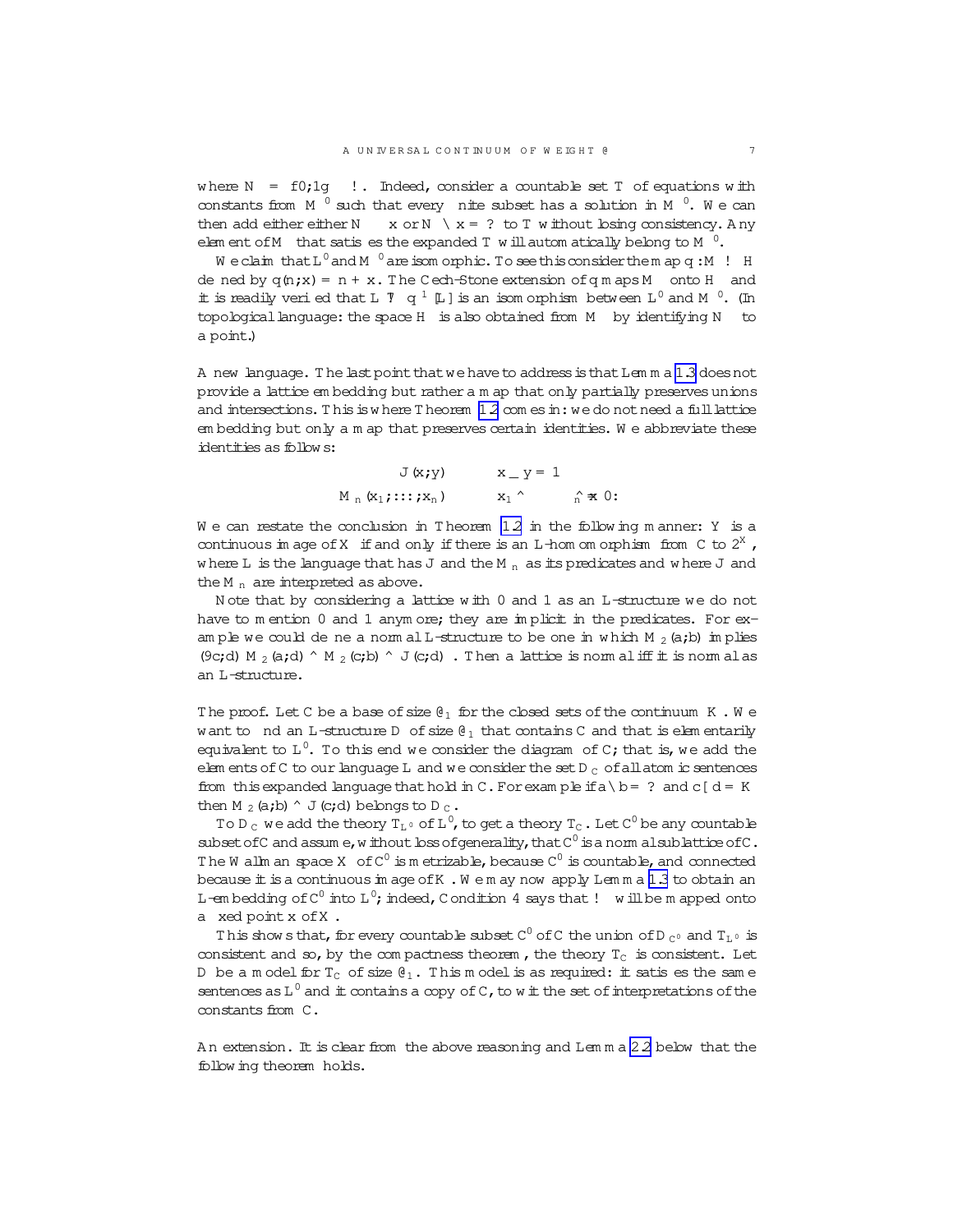Theorem 2.1. If X is a continuum with an  $\theta_1$ -saturated base for its closed sets that m aps onto every m etric continuum then it m aps onto every continuum of weight  $\theta_1$ .

Lem  $m a 2.2$ . Suppose that X is a compact space which has a base C for the closed sets that is  $\mathcal{C}_1$ -saturated as a lattice. Then, if X m aps onto a m etric space M , there is an embedding of a base D for the closed subsets of M into C such as in Theorem [1.2](#page-2-0), i.e., an L-em bedding.

Proof. Sim ply  $x$  a m ap f from  $X$  onto M and let  $D = fD_n : n \cdot 2$  ! g be a base for the closed subsets of M such that each  $D_n$  is a regular closed subset of M (that such a base, w hich in addition is closed under nite unions and intersections, exists is established in [\[7](#page-18-0)]). We inductively choose  $C_n$  2 C so that  $f[C_n] = D_n$ . To begin we m ay assume that  $D_0 = ?$  and  $D_1 = M$ , so, of course, we let  $C_0 = ?$  and  $C_1 = X$  (note that since C is a lattice we m ay assume that ? 2 C). Suppose that we have chosen  $C_{n-1}$  and we m ust choose  $C_n$ . Since we plan to guarantee that  $f[C_m] = D_{\text{m}}$  for each m we must have  $f(C_k : k \ 2 \ F g = ?$  for each  $F \ 2 \ [!] \int^?$ such that  $\overline{f}D_k : k \; 2 \; F \circ g = ?$  and that  $C_m$  will be empty whenever  $D_m$  is empty. Therefore our only concern is that C<sub>k</sub> [ C<sub>n</sub> should be X w henever D<sub>k</sub> [ D<sub>n</sub> is equal to  $M$ . To accomplish this we rst prove that, for each closed  $K$   $M$ , there is a C 2 C such that  $f$  int $(K)$  C and  $f[C] = K$ . Indeed, let  $ff_i : i2$  !g be a fam ily of closed subsets of M w hose union is the interior of K. A lso let  $fU_i : i2$  !g be a neighbourhood base for K in M . For each i, there are  $J_i$  and  $Y_i$  in C such that  $f$   $F_i$ ]  $J_i$ ,  $J_i$   $f$   $int(K)$ ,  $f$   $K$  ]  $Y_i$ , and  $Y_i$   $f$   $U_i$ ]. The countable set of equations  $fJ_i$   $x; x$   $Y_i$ :  $i2$  ! g is clearly consistent so, because C is  $\theta_1$ saturated, we can choose L 2 C that contains each  $J_i$  and is contained in each  $Y_i$ . C learly L has the desired properties.

N ow for each  $k < n$  such that  $D_k$  [  $D_n = M$  , let  $J_k$  2 C be such that  $f$  int  $(M \ n)$  $D_k$ )  $J_k$  and f[ $J_k$ ] = M n intD<sub>k</sub> (recall that D<sub>k</sub> is regular closed). If D<sub>k</sub> [D<sub>n</sub> (for  $k < n$ ) is not equal to M, then let  $J_k$  be the empty set. A lso let  $J_n$  2 C be any set such that  $f(U_n) = D_n$ . Now de neC<sub>n</sub> to be the union of  $J_n$  with all  $J_k$  for  $k < n$ . Clearly  $C_n$  [  $C_k = X$  for all  $k < n$  such that  $D_n$  [  $D_k = M$ , so it su ces to show that  $f[C_n] = D_n$ . Since  $J_n$   $C_n$ , it follows that  $D_n$   $f[C_n]$ . Let  $k < n$  and assum e that D <sub>k</sub> [ D <sub>n</sub> = M . Then M n  $\text{intD}_k$  D <sub>n</sub> (again using that D <sub>k</sub> is regular closed). Since  $f[U_k]=M$  nint $D_k$ , it follow sthat  $f[C_n]$  D  $_n$ .  $\Box$ 

A direct construction. R ather than relying on generalm odel-theoretic results we can also give a direct construction ofan L-em bedding ofa base for the closed sets of a continuum  $K$  into the lattice  $L \cdot W$  e do this in order to point out where the zero-dim ensionality in Parovicenko's theorem hides an im portant m odeltheoretic step.

Let K be a continuum of weight  $\mathfrak{g}_1$  and x a base C for the closed sets of K of size  $\mathfrak{g}_1$  and closed under nite unions and intersections. We also assume fxg 2 C for som e xed x 2 K .

To construct an L-em bedding ' of C into the base L for the closed sets of H we construct a m ap  $\cdot$  :  $C$  !  $2^{H}$  that satis es

1. if  $F \in ?$  then  $(F)$  is not com pact; 2. if  $F$  [  $G = K$  then there is a t in H such that  $[t,1)$  (F ) [ (G ); and 3. if  $F_1 \setminus \mathbb{R} \neq ?$  then  $(F_1) \setminus \mathbb{R}$  is compact.

<span id="page-7-0"></span>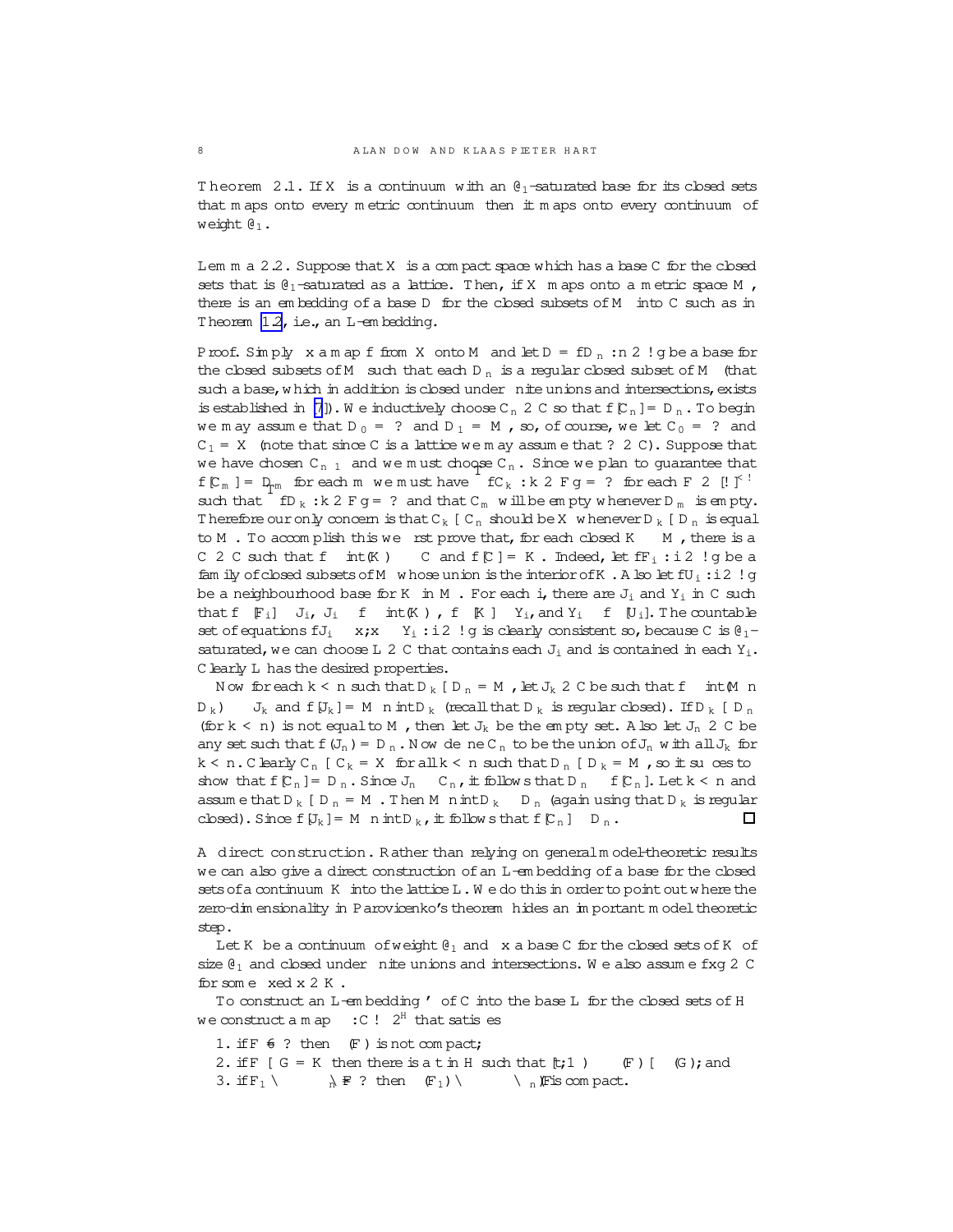A s in Rem ark  $1.4$  we then dene'  $(F) =$   $(F)$ .

We found it necessary to use elem entary substructures to guide the induction; as a consequence we shall build the em bedding countably m any steps at a time, rather than one.

 $E$  lem entarity. Consider two structures S and  $L$  for the same language (two elds, two groups, two ordered sets) and assume that  $S$  is a substructure of  $L$ . We call  $S$ an elem entary substructure of L if, loosely speaking, every equation w ith constants in S that has a solution in L already has a solution in S. T hus, the eld Q of rationalnum bers is not an elem entary substructure of  $R \mid \text{consider the equation}$  $x^2 = 2$  | but the algebraic num bers do form an elem entary sub eld of C | this m ay be gleaned from [\[14,](#page-19-0) Theorem A 5.1]. As one can see from our applications below, an 'equation' can be a system of equations and a 'solution' can be an n-tuple. By way ofexam ple we show that an elem entary sublattice S ofa norm allattice L is norm al as well: take disjoint elem ents a and b of S and consider the system M 2 (a;y);M 2 (b;x);J(x;y) ; because L is norm althis system has a solution in L. E lem entarity guarantees that  $\pm$  m ust have a solution in S as well.

Elem entary substructures abound because of the Lowenheim -Skolem theorem, w hich says that every subset A of a structure L can be enlarged to an elem entary substructure S; m oreover if the language in question is countable then one can ensure that  $\frac{1}{5}$ j6  $\frac{1}{5}$ j  $\frac{1}{9}$ , see [\[14,](#page-19-0) C hapter 3].

The construction. W ewell-order C in type  $!_1$  and repeatedly apply the Lowenheim -Skolem theorem to obtain an increasing trans nite sequence  $\kappa$  : 2 !<sup>1</sup> of elem entary sublattices of C, such that C =  $\int_{0}^{\infty}$  C for limit.

A s noted above elem entarity guarantees that  $C_0$  is a norm aldistributive lattice and so its W allm an representation K  $_0$  is a m etric continuum. We m ay therefore apply Lemma [1.3](#page-3-0) and obtain a m ap  $_0: C_0$ !  $2^H$  such that

- $\{ 0 \quad (?) = ?$ ,  $0 \quad (K) = H$  and if  $F \notin ?$  then  $0 \quad (F)$  is not compact;
- $\{ 0 \in [G] = 0 \in I \mid [G] \}$
- { if  $F_1 \setminus \mathbb{R} F$  ? then  $_0(F_1) \setminus \mathbb{R} F_n$  is com pact; and
- ${N \atop 0}$  fxg, where x is the point xed above.

We shall construct for each amap  $\cdot$  :  $C$   $\cdot$   $2^H$  with the desired properties and such that  $=$  C w henever  $\lt$  . W e already have  $_0$  and at limit stages we sim ply take unions so we only have to show how to construct  $+$  1 from

To this end enum erate C as  $fC_n : n 2$ ! g and  $C_{+1}$  nC as  $fC_n : n 2$ ! g. Now for each n we can  $\pi$  nd, by elem entarity, an n-tuple  $\mathrm{hc}_{\mathrm{i}}^{\mathrm{n}}:$   $\mathrm{i}<$  niof nonem pty elem ents ofC such that

{ for alli;j < n: c n <sup>i</sup> [ c<sup>j</sup> = K iffd<sup>i</sup> [ c<sup>j</sup> = K ;

- { for all i; j < n:  $c_i^n$  [  $c_j^n = K$  iff  $d_i$  [  $d_j = K$ ;
- { for all i< n:  $x 2_T c_i^n$  if  $f x 2_T d_i$ ; and T T T

{ for allf;g n:  $_{i2 \text{ f}}$   $c_i^n$   $\setminus$  $a_i$ ; and  $\sigma_j = ?$  iff  $_{i2 \text{ f}}$  d<sub>i</sub> \  $j_2 g C_j = ?$ .

To apply elem entarity sim ply set up the right system of equations: add  $x_i$  [ $c_i$  = K if  $d_i$  [  $c_j$  = K and add  $x_i$  [  $c_j$   $\in$  K otherw ise; likew iseadd  $x_i$  [  $x_j$  = K or  $x_i$  [  $x_j$   $\in$  K etcetera, w henever appropriate.

G iven this n-tuple nd  $m_n$  2 N such that

{ ifc n <sup>i</sup> [ c<sup>j</sup> = K then [m <sup>n</sup> ;1 ) (c n <sup>i</sup> )[ (cj); { if  $c_j^n$  [  $c_j^n = K$  then  $[m_n; 1]$  ]  $\underset{T}{\uparrow}$   $(c_i^n)$  [  $(c_j^n)$ ; { if T  $_{i2 \; f} \; \check{c}^{\rm n}_{i} \; \backslash$  $\frac{m}{12}$  under  $\left[\begin{array}{c} m_{n};1\\ n \end{array}\right]$  T  $i$ 2 f  $(c_i^n)$ T  $j2 g$   $(C_j)$   $[0;m_n);$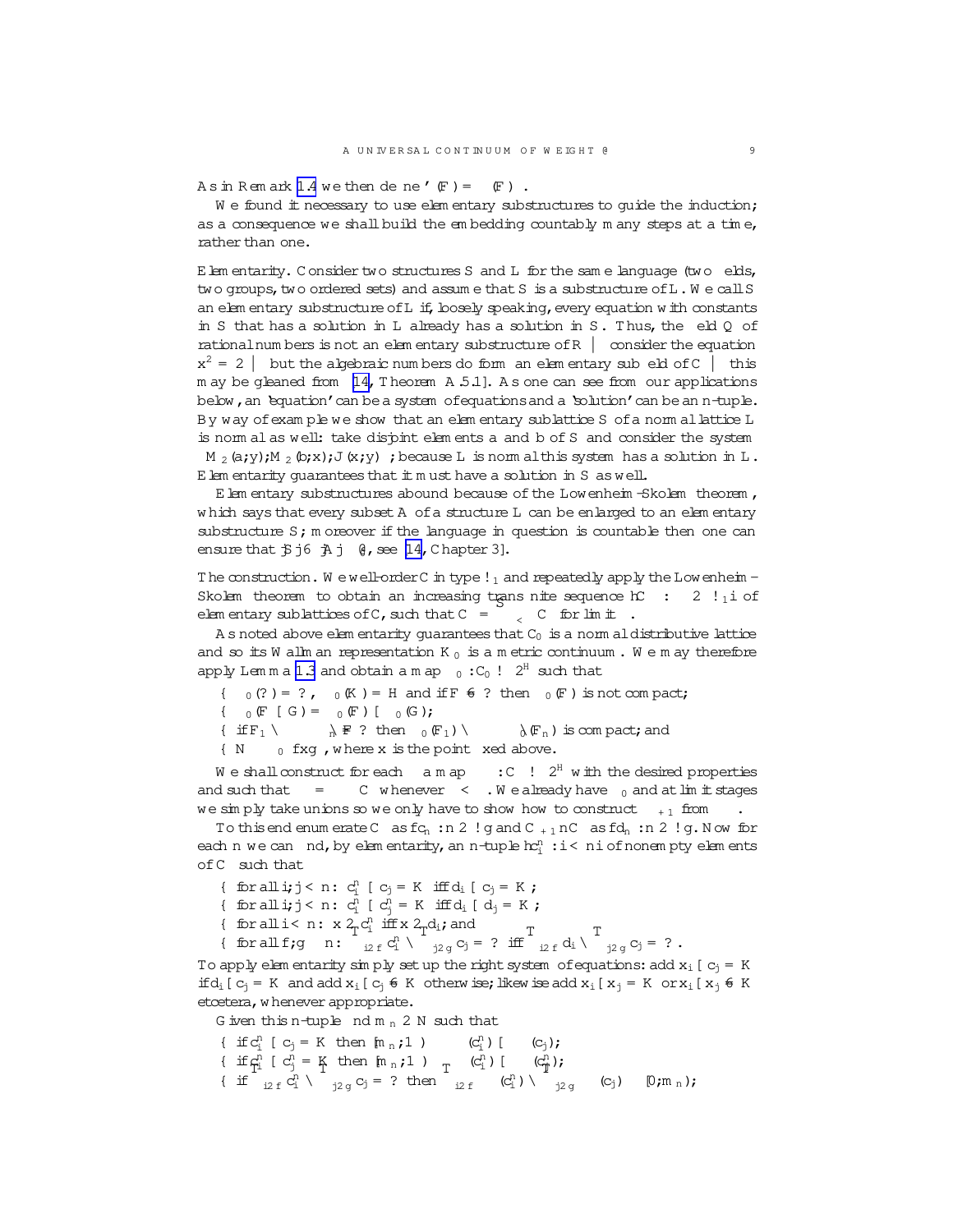{ if x 2  $c_i^n$  then N n  $(c_i^n)$  $[0; m_n)$ ; and { if  $x \ncong c_i^n$  then  $N \setminus (c_i^n)$  $(c_i^n)$  $[0; m_n)$ .

We can and will assume in addition that  $m_{n+1} > m_n$  for all n and also that  $(c_i^n) \setminus [m_n; m_{n+1}) \in ?$  for all i; this is possible because  $(c_i^n)$  is not compact. Now we dene, for all  $i$ ,

$$
_{+\,1}\, (d_i)=\,\bigcup_{n\, >\, i}\, \, (C_i^n)\,\setminus\, \, {\mathfrak{f}}{\mathfrak{n}}_n\, ;{\mathfrak{m}}_{n+1})\, ;
$$

We show that  $+1$  has all the required properties.

The rst thing to check is that  $+_1$  (d<sub>i</sub>) is indeed closed. Note that only the points  $m_{n+1}$  w ith  $n > i$  can possibly be in cl  $_{+1}$  (d<sub>i</sub>) but not in  $_{+1}$  (d<sub>i</sub>). But if  $m_{n+1}$  2 cl + 1 (d<sub>i</sub>) then  $m_{n+1}$  2 cl (c<sub>i</sub><sup>n</sup>) \  $[m_{n}$ ;  $m_{n+1}$ ) or  $m_{n+1}$  2 (c<sub>i</sub><sup>n+1</sup>); in the latter case we are done and in the form er case we have  $m_{n+1}$  2 ( $c_i^n$ ) and hence x 2  $c_i^n$ , by the choice of m<sub>n</sub>, and so x 2 d<sub>i</sub>. It then follows that x 2  $c_i^{n+1}$ and so again  $m_{n+1}$  2  $(c_i^{n+1})$  $_{+1}$  (d<sub>i</sub>).

It is now a routine m atter to check that  $+1$  is as required. For example, if  $d_i$   $\left[ \begin{array}{ccc} A_j = K & \text{then } [m_n;1] \\ T^{n-1} & \end{array} \right]$   $\left[ \begin{array}{ccc} 1 & \text{if } d_j \\ T^{n-1} & \end{array} \right]$ , where  $n = m$  ax $(i, j) + 1$ and if  $\int_{i2f} d_i \sqrt{\frac{i}{j2g}} c_j = ?$  then  $\int_{i2f} +_1(d_i) \sqrt{\frac{i}{j2g}}$  (c<sub>j</sub>) [0;m<sub>n</sub>), where  $n = m$  ax (f [ g) +  $\frac{1}{5}$ .

In the end  $=$   $\frac{1}{1}$ is the m ap that we want.

#### 3. A topological proof

In thissection weshow how to m odify theargum entofB laszczyk and Szym anski from [\[6\]](#page-18-0) to obtain a topological proof of T heorem [1](#page-0-0). A lthough thism ay seem to be overdoing things som ew hat, we feel it is worthw hile to include such an argum ent because it illustrates our point that argum ents using elem entarity are necessary in the context of connected spaces.

Indeed, consider the following statem ent; it seems at rst sight a reasonable property that H should share with !.

False lem m a 3.1. If f m aps H onto the metric continuum X and if g m aps the m etric continuum Y onto X then there is a m ap h from H onto Y such that  $f = g$  h.

That this lem m a is false is w itnessed by the follow ing exam ple.

Example 3.2. Denef:H!  $S^1$  and  $g:I!S^1$  by  $f(t) = g(t) = e^{2^t}$ . Now the T ietze-U rysohn theorem im plies that any m ap from H onto I is induced by a m ap h : H ! I and if we want to have  $f = g$  h then we must have  $\lim_{t \to 1} f(t)$ g h(t) = 0. Choose N 2 N such that f(t) g h(t) <  $\frac{1}{4}$  for t > N and letn > N. The image, under f, of  $[n - \frac{1}{4};n + \frac{1}{4}]$  is the arc from i, via 1, to i. Therefore the im age under g h of this interval does not contain 1 and so its im age under h does not contain  $\frac{1}{2}$ ; how ever this last im age does contain points above and below  $\frac{1}{2}$ . This contradicts the continuity of h.

T he interested reader can certainly form ulate the appropriate elem entary substructure version of Lem m a 3.1 by exam ining the inductive step in our direct algebraic construction and the relation between C and C  $_{+1}$  exploited therein. We choose a m ore direct approach.

<span id="page-9-0"></span>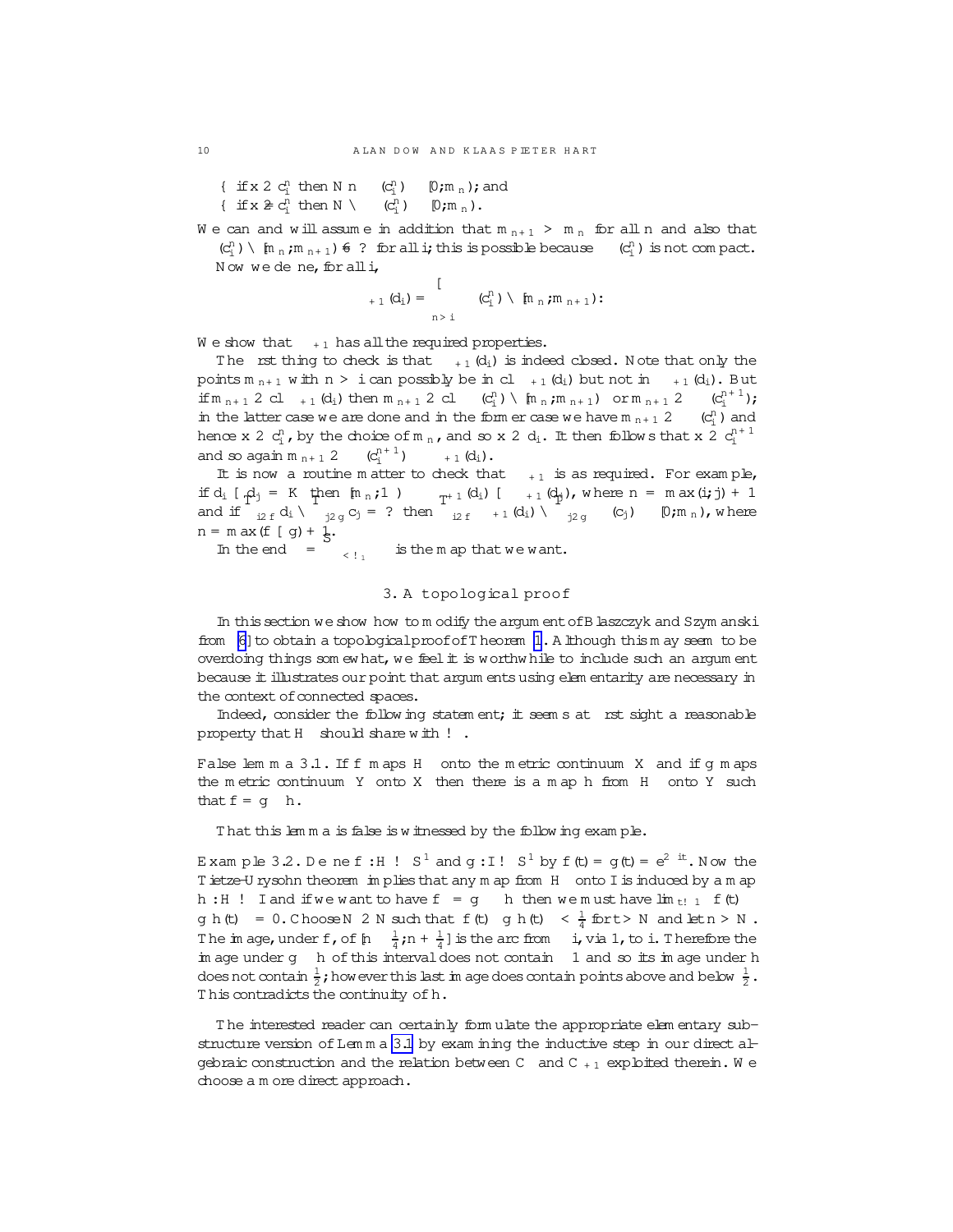Let K be the continuum of weight  $\mathfrak{g}_1$  and assume that K is a subspace of the Tychono cube  $I^{\perp_1}$ . We shall construct, by induction, maps  $f : H$  ! I such that the Cech-Stone extension of the diagonalm ap  $f = 4$  f maps H onto K.

For this  $#$  su ces to  $m$  ake sure that the follow ing conditions are  $m$  et:

1. for every open set U around K there is n 2 N such that  $f$  [n; 1 ) U, and 2. for every open set U that meets K the set of t 2 H for which f (t) 2 U is  $\infty$  nalin H.

A gain we shall be using a chain of elementary structures to quide our induction but this time we need substructures of a structure for the language of set theory. Such a structure is  $H$  (), the set of sets that are hereditarily of cardinality less than . This means that  $x 2 H$  ( ) iff trcl(x) < , where

$$
trcl(x) = x \begin{bmatrix} 1 & 1 \\ 1 & 1 \end{bmatrix}
$$

is the transitive closure of a set x.

W ithin such an H () one can do a lot of set theory and this m akes these sets reasonable substitutes for the whole universe of set theory, which itself cannot be handled as an individual  $\vert$  see [17] for the basic properties of the H ().

For our construction we take =  $(2^c)^+$ ; this is big enough to guarantee that K, H and  $I^{\{1\}}$  belong to H ( ). We also x a continuous chain M : < ! 10 f countable elem entary substructures of H () such that

 $K$  belongs to M<sub>0</sub>, and

{ for every the chain MM  $: <$  ibelongs to M

D enote M  $\setminus$  ! 1 by and denote the projection of K onto the rst coordinates by K.

It would take us too far a eld to develop all possible properties of elem entary substructures of H () but m any familiar objects belong automatically to M  $_0$  because they can be seen as the unique solution to an equation with no constants whatsoever or with constants already obtained from such equations: ? is the unique solution to  $(8y 2 x) (y \tisin y)$ ; ! is the sm allest set that satis es  $(? 2 x)$   $\wedge$   $(8y 2$ x) (y [ fyq 2 x ) ; ! is the rst ordinal for which there is no injective m ap into !.

Likew ise H, I and  $I^{\frac{1}{2}}$  belong to M<sub>0</sub>. The structure M<sub>0</sub> also contains the base B for  $I^{\{1\}}$  that is built using only open intervals in I with rational end points, again because this set is the unique solution to an equation involving previously identi ed elements of M<sub>0</sub>; this equation is nothing but the dening sentence for B written out in full in the language of set theory with B replaced by x.

 $W$  e shall construct the m aps f for  $\leq$  , by induction on . To facilitate this we assume that the point  $0 \le h$  all coordinates zero belongs to K; this entails no  $\text{loss}$  of generality because  $I^{\perp_1}$  is hom ogenous.

We use the proof of Theorem 3 to nd am aph: H! I  $\circ$  such that conditions 1 and 2 are met with K replaced by K<sub>0</sub>. We can and will assume that h(n) = 0 for all n 2 N and that h 2 M<sub>1</sub>. We let f be the th coordinate of h of course.

Now let  $2 \cdot 1$  and assume that the m aps f have been found for  $\leq$  such that e = 4  $\lt$  f belongs to M  $_{+1}$  and m eets conditions 1 and 2 w ith K replaced by K, and such that  $f(n) = 0$  for all and n.

D enote the family of elements of B that are supported in  $+1$  by C and observe that C  $\parallel$   $\parallel$   $\parallel$  every element is de ned from nitely m any elements of M  $_{+1}$ : nitely m any ordinals and rational num bers.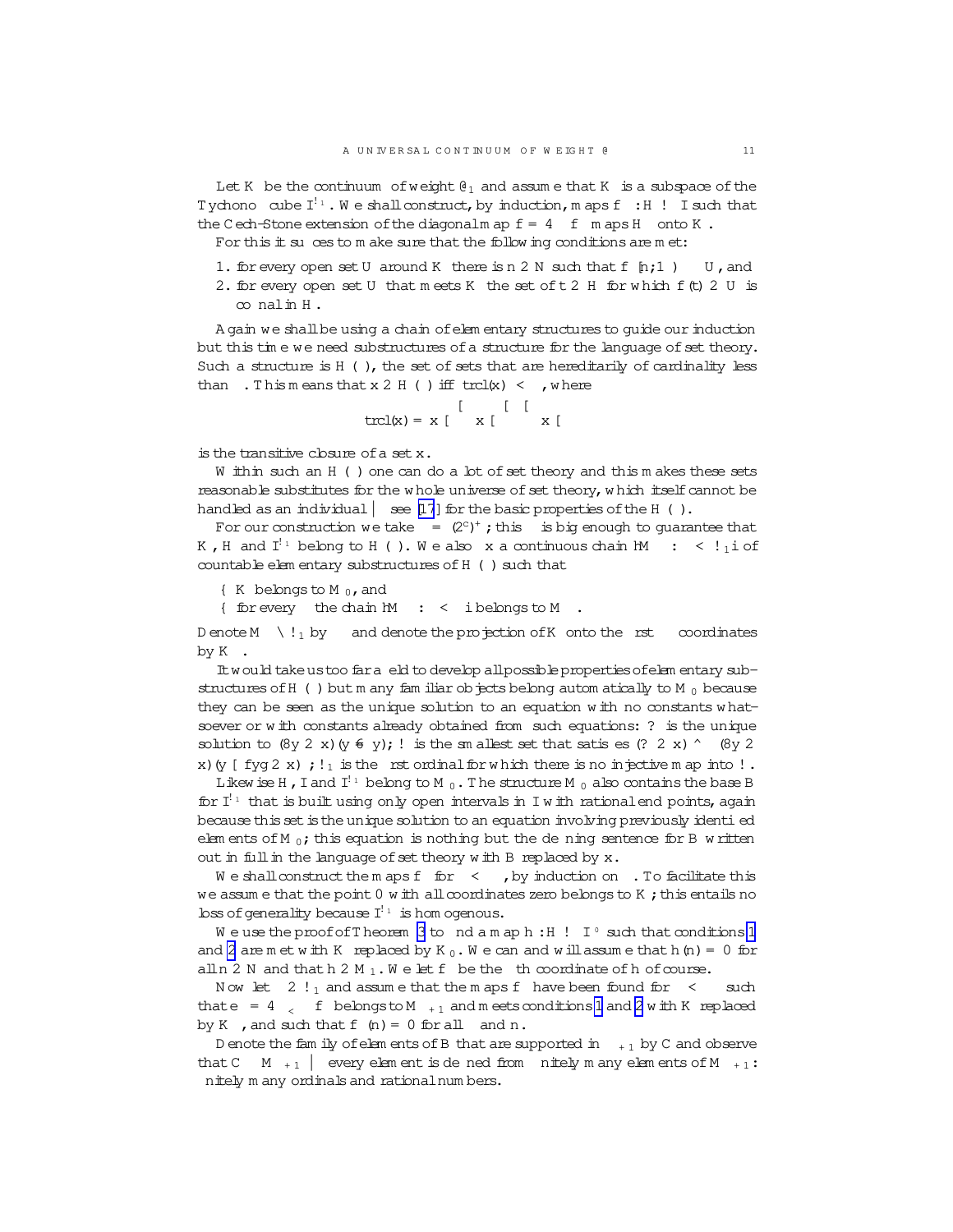Let  $fU_n$ :n 2 ! g enum erate a decreasing neighbourhood base for K  $_{+1}$ , where each U<sub>n</sub> is a nite union of elements of C that all meet K  $_{+1}$  and are arcw ise connected. Furtherm ore we enum erate the elem ents of C that m eet K  $_{+1}$  as  $fV_n$ : n 2 !g.

Let n 2 ! and consider  $U_n$  and the sets  $V_i$  for i 6 n. The set of ordinals determ ined by these open sets is nite and m ay be split into two parts:  $F_{n;0}$ , those below , and  $F_{n,i}$ , the rest. One can express the facts that K  $_{+1}$  U<sub>n</sub> and that each  $V_i$  m eets K  $_{+1}$  in one form ula that involves as constants the elem ents of  $F_{n,i}$  and some elements of M , notably K, the elements of  $F_{n,i}$  and some rationalnum bers. For example if  $V_0 = \begin{array}{cc} (q_1; q_2) & \wedge \end{array}$  (q<sub>3</sub>;q<sub>4</sub>) then  $V_0 \setminus K$   $\in$  ? abbreviates

$$
(9x 2 K) (q_1 < x_1 < q_2 \land q_3 < x_2 < q_4)
$$

By elem entarity one can nd, in the interval  $(m \, \text{axF}_n, _0; )$ , a nite set of ordinals G<sub>n</sub> that can replace  $F_{n;1}$  w ithout changing the validity of the formula. Using G<sub>n</sub> we can build open sets  $U_n^0$  and  $V_{n,i}$  for i6 n that are reections of  $U_n$  and the V<sub>i</sub>. In the above exam ple this means that if, say  $12 M$  but  $2 H$ , there  $m$  ust be an  $m$  M (larger than 1) such that

$$
(9x 2 K) (q_1 < x_1 < q_2 \land q_3 < x < q_4)
$$

If this were the case  $n = 0$  then we would take  $V_{0;0} = 0$  (q<sub>1</sub>;q<sub>2</sub>) \ (q<sub>3</sub>;q<sub>4</sub>).  $W$  e can therefore  $nd$ , given a naturalnum berN, two naturalnum bersk and  $1$ 

biggerthan N and such that e  $(k;1)$   $\qquad$   $\rm U_{n}^0$  and every  $\rm V_{n,i}$  meets e  $\qquad$   $k$ ;  $\rm II$  . U se this to nd a strictly increasing sequence  $hk_n i_n$  in N such that for every n

we have e  $k_n$ ;1) U<sub>n</sub> and V<sub>n;i</sub> \e  $k_n$ ; $k_{n+1}$ ]  $\epsilon$  ? for i6 n.

O bserve that the sets  $F_{n,i}$  are increasing and that their union is the interval  $\left[$  ;  $_{+1}$ ). So given in this interval the set of n with 2  $F_{n,i}$  is a nal segm ent of ! . For each such n let  $_n$  be the elem ent of  $G_n$  that corresponds to . Finally de ne

f (t) = 
$$
\int_{f_n}^{f_n} f(t) dt
$$
 if t2  $[k_n, k_{n+1}]$  and  $[k_n, k_{n+1}]$  and  $[l_n, l_n]$ .

Elem entarity considerations w ill tell us that these f are as required. W e have  $e_{+1}$   $[k_n; k_{n+1}]$  U<sub>n</sub> because  $e[k_n; k_{n+1}]$  $_{n}^{0}$  and  $V_{i} \setminus e_{+1}$  [ $k_{n}$ ; $k_{n+1}$ ]  $\in$  ? because  $V_{n,i} \setminus e$  [ $k_n$ ; $k_{n+1}$ ]  $\in$  ? w henever i6 n.

Finally note that that the w hole construction can be considered to have taken place in M  $_{+2}$  so that the result is in M  $_{+2}$  as well.

In the end the fulldiagonalm apping 4  < !<sup>1</sup> f is as required.

Rem ark 3.3. Let us note that in all three proofs it was necessary to m ap the set! to a single point. In the rst proof this was done to get an  $\theta_1$ -saturated structure and in the other proofs to m ake certain inductions work.

### 4. O ther universal continua

We can exhibit several other natural universal continua: for every n 2 N the rem ainder  $(\mathbb{R}^n)$  m aps onto H and hence onto every continuum of weight  $\mathfrak{g}_1$ . Thus we nd, under CH, for every n a universal continuum of weight c and of dim ension n.

There is one m ore naturaltype of continuum that we want to dealw ith. These we nd in the rem ainder of the space  $M = 1$  I considered above. For every u 2 !

<span id="page-11-0"></span>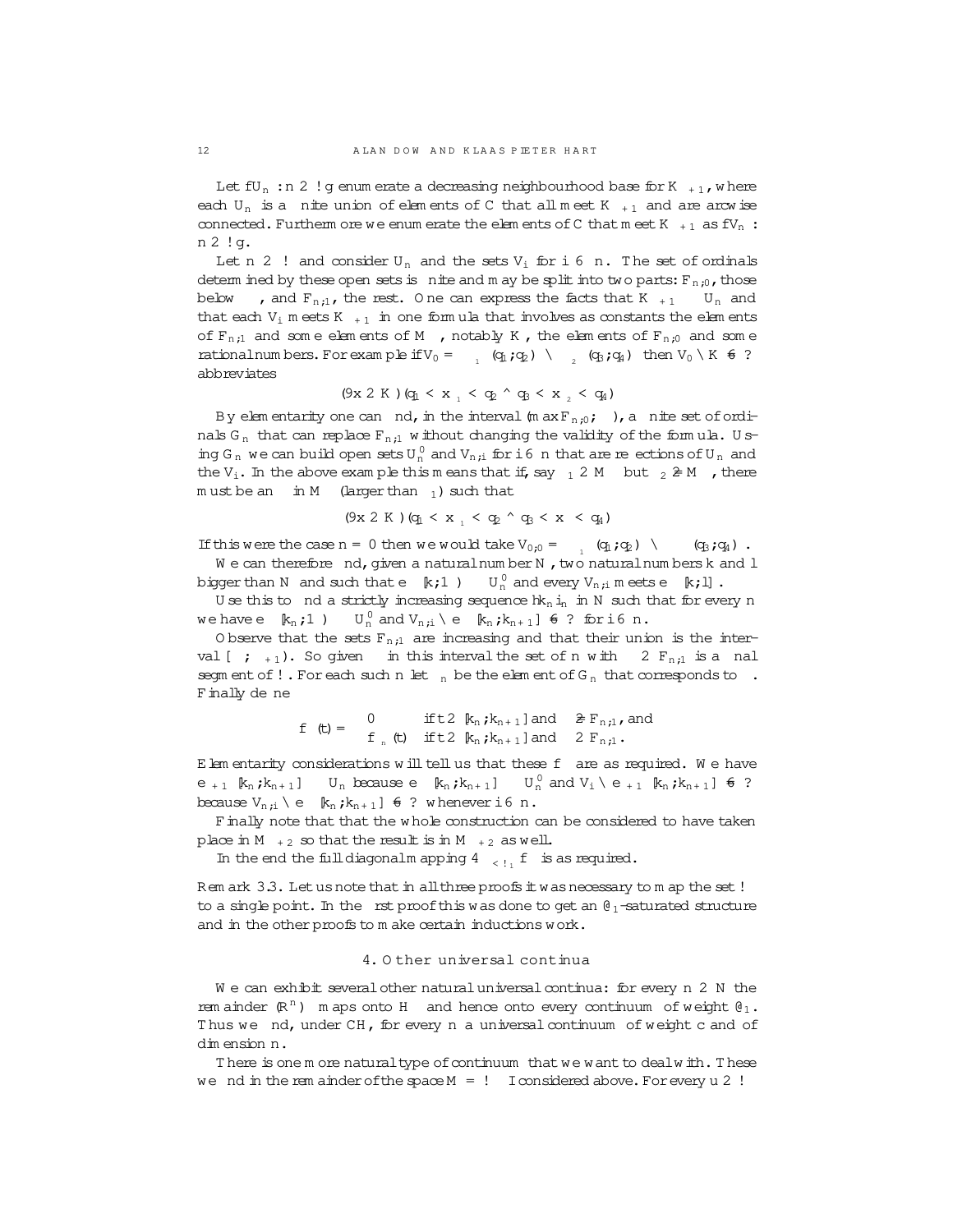<span id="page-12-0"></span>the set

$$
\mathbf{I}_{\mathbf{u}} = \begin{cases} \mathbf{u} & \mathbf{u} \\ \mathbf{v} & \mathbf{u} \end{cases}
$$

to show that every continuum  $I_1$  also m aps onto every continuum of weight  $\theta_1$ .

This is easiest for the model-theoretic approach. Indeed, it is very easy to show that  $I_u$  has an  $\theta_1$ -saturated base for its closed sets: let I be the fam ily of nite unions of closed intervals in I with rational end points. The ultrapower  $I^! = u$  is naturally isom orphic to a base for the closed subsets of  $I_u$ . It is well-known that such ultrapowers are  $\theta_1$ -saturated  $\theta$  see [14, T heorem 9.5.4]. The isom orphism between I<sup>1</sup> = u and a base for the closed sets of I<sub>u</sub> is obtained by sending F 2 I<sup>1</sup> to F<sub>u</sub> =  $\begin{bmatrix} 1 & 0 \\ 0 & 1 \end{bmatrix}$  (fng F<sub>n</sub>) ; standard properties of the Cech-Stone compactication  $I_u \setminus$ imply  $F_u = G_u$  iff fn :  $F_n = G_n g$  2 u and that unions and intersections are preserved under this m ap.

To show how to adapt the other two proofs we use them ap q from M onto H de ned by q  $m$ ; xi =  $n + x$ . Them odications will be such that the nalm ap will m ap each of the continua  $q[I_1]$  onto the target continuum as well.

The rst step is to adapt the proof of Theorem 3. This is quite straightforward: m ake sure that, for every n, the nite set  $fa_{n,i}$ ;::;  $ja_{n,k_n}$  g contains the points  $a_0$ ,  $\ldots$ ,  $a_{n-1}$ ; it then follows easily that A  $e[I_u]$  and hence  $e[I_u] = M$  for every u.

The direct algebraic construction. As a result of the adaptation of Theorem 3 we know that we can ensure that for every  $F$  2  $C_0$  there is a natural number n such that  $_0$  (F) meets [m ; m + 1] for every m > n.

All that is needed to do then is to choose the numbers  $m_n$  so large that for every  $i < n$  and every  $m > m_n$  the set  $(C_i^n)$  m eets the interval  $[m, m + 1]$ .

The topological proof. In this case the fact that h m aps every  $q[I_u]$  onto K  $_0$  translates to: if V is an open set that meets  $K_0$  then there is a natural number n such that V meets h  $[m;m + 1]$  for every  $m > n$ .

Them odi cation needed now is to dem and each time that  $V_{n,i}$  meet e  $[k,k+1]$ for all  $k > k_n$ .

In  $[9]$  it is shown that, under CH, all continua  $I_u$  are mutually hom eom orphic. This gives us a second one-dim ensional universal continuum of weight c. It is dierent from H because H is indecomposable and  $I_1$  is not.

### 5. Extensions and limitations

In this section we nd analogues of some standard results about continuous  $im \, \alpha$  ages of  $!$ .

First we extend our main result by showing that under M artin's Axiom (MA) every continuum of weight less than c is a continuous in age of H.

Next we give some lim iting results. We show that in the Cohen model the long segm ent of length  $!_2$  is not a continuous in age of H. This shows that an extra assumption like MA is necessary to push Theorem 1 from  $\theta_1$  to  $\theta_2$ . The Cohen model result also show s that in Theorem 1 we cannot replace  $\mathfrak{g}_1$  by c. We in prove this by show ing that the P roper Forcing A xiom (PFA) in plies that there is a continuum of weight c that is not a continuous in age of  $H$ , so not even M A is strong enough to allow us to prove Theorem 1 for c instead of  $\theta_1$ .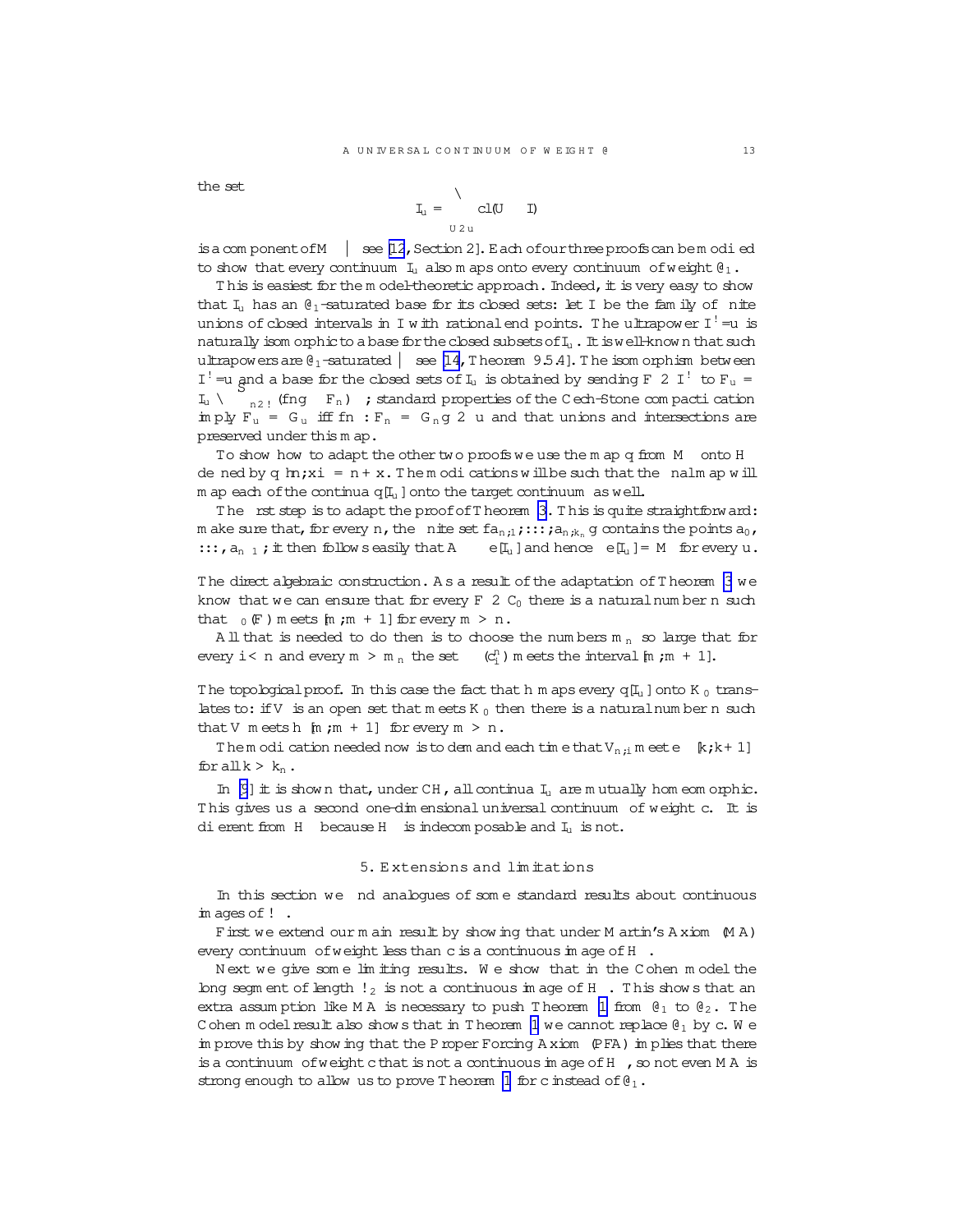M artin's A xiom. We show that M artin's A xiom (M A) im plies that all continua of weight less than c are continuous im ages of H . We need the follow ing result from [\[8\]](#page-18-0).

Theorem  $5.1 \,$   $(M A)$ . If X is a compact space of weight less than c then there is a com pacti cation of ! with X as its rem ainder.

U sing this theorem and the ideas from the proof of T heorem [3](#page-1-0) it is now quite straightforward to prove the follow ing theorem by an extra application of  $MA$ .

T heorem 5.2 (M A). Let K be a continuum of weight less than c. Then K is a continuous im age of H .

Proof. It su ces to construct a com pacti cation of H w ith K as its rem ainder. Let be the weight of K and let ! be a compactication of ! with K as its rem ainder. We embed ! into I and we note the following two facts.

1. IfU is a neighbourhood ofK in I then ! nU is nite;and

2. K has arbitrarily sm all arcw ise connected neighbourhoods.

The rst fact is immediate; the second follow sby noting that every basic open set in I is arcw ise connected and that every neighbourhood of K contains a neighbourhood that is both a nite union ofbasic open sets and connected.

There is a m ap h: H ! I that alm ost gives the desired compacti cation of H : the piecew ise linearm ap that connects the naturalnum bers in their natural order. This m ap is dened coordinatew ise by h  $(n + t) = (1 + t)n + t(n + 1)$ . Here n denotes the th coordinate ofthe point of! that corresponds to n. W e need to rectify a few problem s: 1) h need not be one-to-one, 2) the intersection h[H ] \ K m ay be nonempty, and 3) K m ay be a proper subset of  $\left[\begin{array}{cc} n_{21} \end{array}$  clh  $[n;1]$  ).

The rst two m ay be solved by introducing one m ore coordinate: the m ap  $t$   $\mathcal I$  $2^t$ ;h(t) from H to I I does not suer from problem s 1 and 2.

To rem edy 3 we introduce the follow ing partial order P: an elem ent of P is of the form  $p = ln_p$ ;  $f_p$ ;  $p_iF_p$ ;  $U_p$ i, where  $n_p$  2 !,  $U_p$  is an arcw ise connected neighbourhood of K that contains !  $n n_p$ ,  $f_p : [0; n_p]$ ! I is such that  $f_p(n) = n$ forn 6  $n_p$  | so in particular  $f_p$  ( $n_p$ ) 2  $U_p$ ,  $p > 0$  and  $F_p$  2 [ $\uparrow$ <sup>!</sup>.

The ordering is de ned as follows:  $p \in q$  iff  $n_p > n_q$ ,  $p \in q$ ,  $U_p$   $U_q$ ,  $F_p$   $F_q$ ,  $f_p$   $[n_q; n_p]$   $U_q$  and for all x 2  $[0; n_q]$  and for all 2  $F_q$  we have  $(f_p(x))$   $(f_q(x)) < q$ .

It should be clear that by m aking  $F_p$  larger or  $_p$  and  $U_p$  sm aller one autom atically obtains a stronger condition in P; it follow s that the follow ing sets are dense in P:

{  $D_{1}$ ; = fp : 2  $F_{p}$ g, where 2 ;

{  $D_{2,n}$  = fp :  $_p < 2^n$  g, where n 2 !; and

 $\{ D_{3;U} = fp : U_D \quad U g$ , where U is a basic neighbourhood of K.

W e m ust also consider D  $_{4,n}$  = fp :  $n_p$  > ng, w here n 2 ! . To see that such a set is dense let n be given. N ow if p 2 P and  $n_p < n$  then, because  $U_p$  is arcw ise connected and  $fn_p$ ;::;ng  $U_p$ , we can extend  $f_p$  to  $g:[0;n]$ ! I with g  $[h_p;n]$   $U_p$ . It follow sthat  $m;g;p;F_p;U_p$  is in D  $_{4;n}$  and below p.

If G is a lter that m eets all of the aforem entioned m any dense sets then the net  $hf_{p1p2G}$  converges uniform  $ly$  on each compact subset of H to a m ap f, w hich is continuous. For this m ap f we do have K =  $\int_{n^2}$  clf [n;1 ). If we add the

<span id="page-13-0"></span>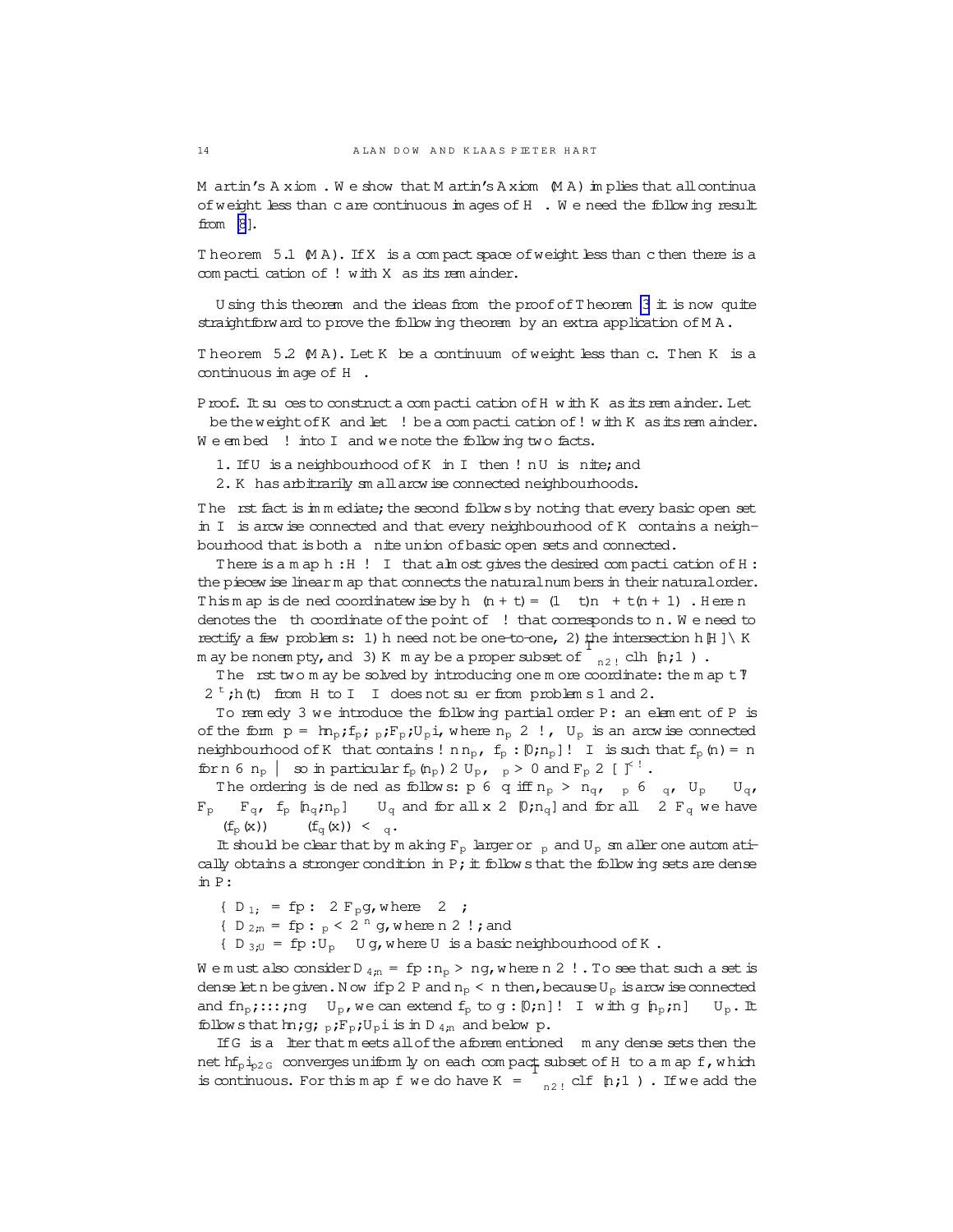<span id="page-14-0"></span>extra coordinate to f then we get an embedding f: t 7  $2^t$ ; f(t) of H into I I that satis es clf  $[H] = f[H] [K]$ .

It rem ains to show that P satis es the countable chain condition. So let Q be an uncountable subset of P. We m ay and do assume without loss of generality that there are xed n and such that  $n_p = n$  and  $_p >$  for all p 2 Q. We also assume that  $fF_p : p 2 Q q$  is a -system with root  $F$ .

W ith the uniform metric, the function space  $C$  [0;n]; $R^F$  is separable, hence the set f  $_F$  f : p 2 Q g has a complete accumulation point f in it. We therefore assum e, again w ithout bss of generality, that for all p 2 Q we have d(f;  $_F$  f) < .

We show that any two elements of  $Q$  are compatible. Indeed, given p and q de neg:  $[0; n]!$  I by

by<br>  $g(x) = \begin{cases} 8 & \text{if } 2 \text{ F,} \\ f_p; (x) & \text{if } 2 \text{ F_p nF,} \\ \Rightarrow f_q; (x) & \text{if } 2 \text{ F_q nF, and} \\ h (x) & \text{otherwise.} \end{cases}$ 

The quintuple  $m_{j}$ ;  $F_{p}$  [ $F_{q}$ ; $U_{p} \setminus U_{q}$  is below both p and q.

 $\Box$ 

The Cohen Model. In [16, Chapter 12] Kunen investigated for what cardinals the -algebra R () generated by the fam ily of rectangles equals the full power set of  $2$ , where a rectangle is a set of the form X Y with X; Y

The following lemma, from [16], gives a convenient su cient condition for a set to belong to  $R$  ().

Lemma  $5.3$ . If X  $3$  and if one can nd, for all, subsets x and y of! such that  $h$ ; i 2 X iff  $x \setminus y$  is in nite, then X belongs to R ().

Proof. Dene  $X_n = f$ : n 2 x g and  $Y_n = f$ : n 2  $Y_n$  g. Now observe that h; i2 X iff  $(\mathcal{S}m)(9n > m)$   $(n \ 2 \ x \ \ y)$ . Therefore  $X = \begin{bmatrix} 1 & 0 \ 0 & n \end{bmatrix}$ ,  $Y_n$ .  $Y_n$ .  $\Box$ 

U sing this lemma K unen showed that R (!1) = P (! $^{2}_{1}$ ) and that M A implies R ( ) = P ( $^2$ ) for every < c.

K unen complem ented this by show ing that in the model obtained by adding (at least)  $\theta_2$  C ohen reals to a m odel of CH the set L = h; i: < < ! a does not belong to R $(!_2)$ .

U sing the results m entioned above it is nearly immediate that in the Cohen m odel the ordinal space  $!$   $_2$  + 1 is not a continuous in age of !; this is very likely the reason that several authors refer to  $[16]$  as the source for this result. Indeed, from a continuous onto m apping one in mediately obtains a sequence hx : <  $!_2$ i x whenever < . For each let y be the of subsets of ! such that x complement of x . It follows that  $\langle$  if  $f(x) \rangle$  is in nite and so, by Lemma 5.3,  $L 2 R (!<sub>2</sub>)$ .

We show that a simular result can be formulated and proved for H  $\cdot$ 

Theorem 5.4. In the model obtained by adding (at least)  $\theta_2$  Cohen reals to a m odel of CH the long segment of length  $!_2$  is not a continuous im age of H.

The long segment  $L_{12}$  of length  $l_2$  is the set  $l_2$  [0;1) [f!<sub>2</sub>g ordered lexicoqraphically.

We need the following adaptation of Lemma 5.3.

Lem  $m a 5.5$ . If there is, with respect to the  $m o d$  nite order, a strictly increasing  $!_2$ -sequence hf: <  $!_2$ i in R<sup>!</sup> then L 2 R (!<sub>2</sub>).

15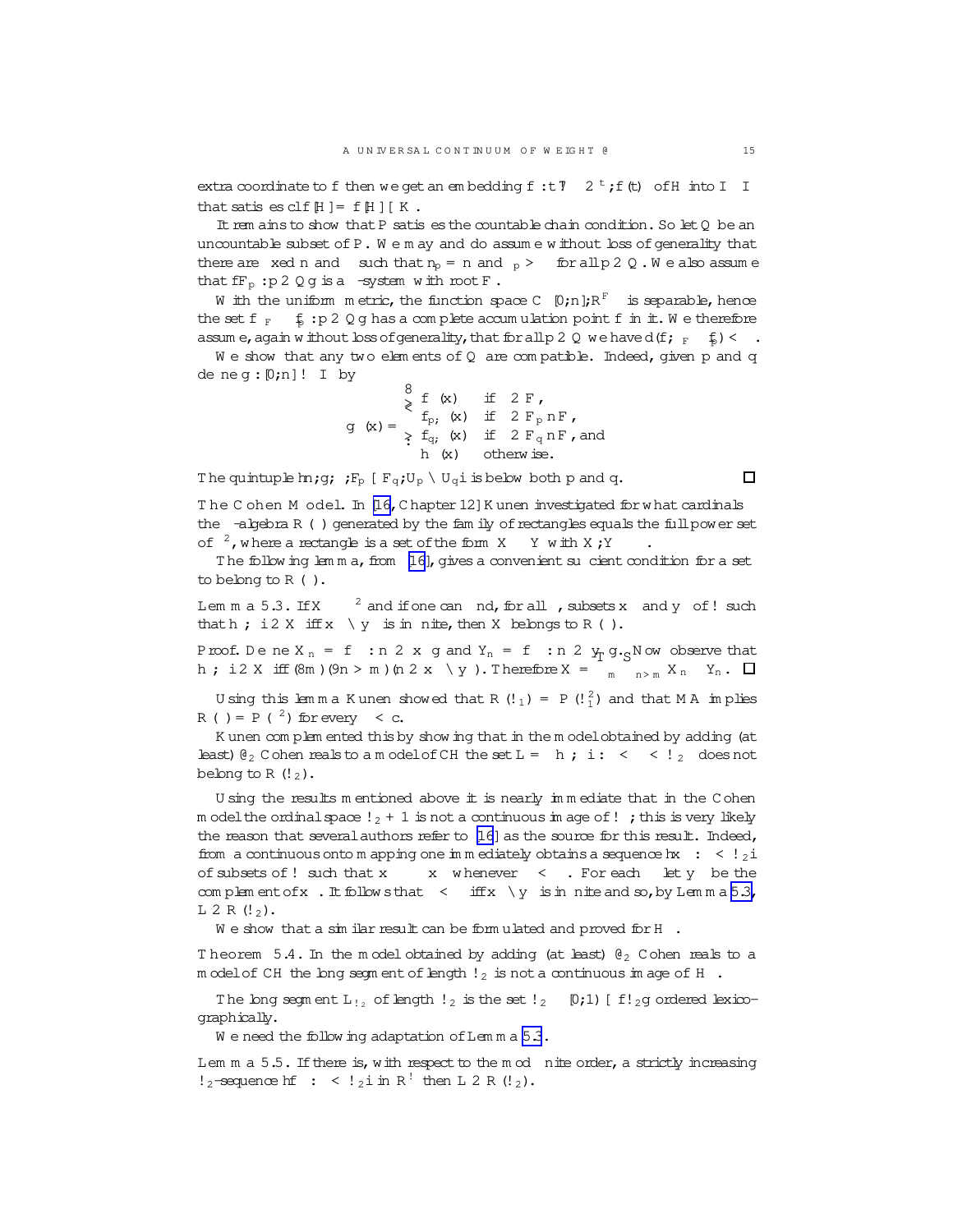Proof. Much as in the proof of Lemma 5.3 de ne, for n 2 ! and q 2 Q, sets X  $_{n,q}$ and  $\gamma_{n,q}$  by  $X_{n,q} = f : q > f$  (n)g and  $Y_{n,q} = \frac{1}{2} n X_{n,q}$ . It is easily seen that п  $L =$  m n>m;q2 0 X n;q Yn;q.

To show that in the Cohen model there is no map from  $H$  onto  $L_{1}$ , we show that the existence of such a m ap entails the existence of sequence hx :  $\lt$  ! 21 of subsets of ! such that x x whenever < or of a sequence hf : <  $!_2i$ in  $R<sup>!</sup>$  as in Lemma 5.5.

So assume f: H  $! \mathrm{L}_{!2}$  is a continuous surjection. Choose, for each  $\leq 1_{2}$ , a standard open set U in H that contains f  $[ +1; ]_2]$  but whose closure is disjoint from  $f$  [0; ]. A standard open set is one that can be written as  $_{\text{n2}~\text{l}}$  (a<sub>n</sub> ; b<sub>1</sub>), where  $\text{a}_\text{n}$  < b<sub>1</sub> < a<sub>n+1</sub>) for all n and lim  $_{\text{n}~\text{l}}$   $_{\text{1}}$  a<sub>n</sub> = 1 .

Let  $hI_n$ : n 2 ! i be the sequence of intervals that determines  $U_0$ . For each  $\langle$  ! 2 we let  $J = f n : I_{0n} \setminus U$   $\in$  ? g. Now either  $hJ : \langle$  ! 21 is decreasing w ith respect to , in which case we are done, or it becomes constant modulo nite sets and then we m ay as well assume that  $\pm$  is constant and that  $J = !$  for all.

Now observe that if  $\leftarrow$  we have clU \ H U so there must be an m such that clU  $nU$  [0;m]. We can therefore de ne functions f :!! R by f (n) = infU  $\setminus I_n$ . The sequence hf : < ! 2 i is strictly increasing with respect  $to <$  and we are done.

The Proper Forcing A xiom. The obvious question whether M A is strong enough to imply that every compact space of weight c is a continuous in age of ! has a negative answer; see for exam ple the surveys by B aum gartner [4] and V an M ill [20].

We show, by obvious modi cations of the argum ents from [4], that PFA implies there is a continuum of weight c that is not a continuous in age of  $H$ .

A s PFA in plies  $MA + c = \theta_2$  (this was proved by Todorcevic, see [5]) we know that there is an  $\mathfrak{g}_2$ -saturated ultra liter u on !, see [10]. Such an ultra liter has the property that every ultrapower over it of any countable structure is  $\theta_2$ -saturated. We apply this to the linearly ordered set Q of rational numbers and nd an embedding of the lexicographically ordered tree  $T = 2^{5/2}$  into  $Q^{\frac{1}{2}} = u$ . One can m ap I<sup>1</sup>, and hence  $Q_n^!$  in a one-to-one fashion into  $I_n$ : send x 2  $I^!$  to the unique point  $x_n$  in the intersection of  $\ln jx_n$  i: n 2! and  $I_u$ . It is explained in [12] that this m ap is order-preserving with respect to a natural linear quasi-order in  $I_1$ ; it su ces to know that  $x_u$   $y_u$  iff fn :  $x_n \le y_n g$  2 u. All this gives us an embedding of the tree T into  $I_u$ . We show that this standard continuum is not a continuous in age ofH.

Indeed, assume there is a continuous m ap h from H onto I<sub>1</sub>. Let x 2 2<sup>12</sup> be such that both x (0) and x (1) are  $\infty$  nalm ! 2; then x determ ines a h! 2; ! 2 i-gap  $l(x);r(x)$  in T, where

 $l(x) = s2 T : (9)$  (dom s = + 1; s = x ; s ( ) = 0; x ( ) = 1)  $r(x) = S2 T$ ; (9) (dom s = + 1; s = x ; x ( ) = 0; s ( ) = 1) :

V ia the embedding of  $T$  into  $I_u$  and the m ap h we can associate with this gap two sequences  $fU_s$ : s 2  $l(x)g$  and  $fV_s$ : s 2  $r(x)g$  of standard open sets with the properties that

1. if s 2 l(x) and t 2 r(x) then  $U_s \setminus V_t = ?$ ; 2. if  $s < t$  in  $l(x)$  then  $clU_s$   $U_t$ ; and 3. if  $t < s$  in  $r(x)$  then  $cIV_s$   $V_t$ .

 $16$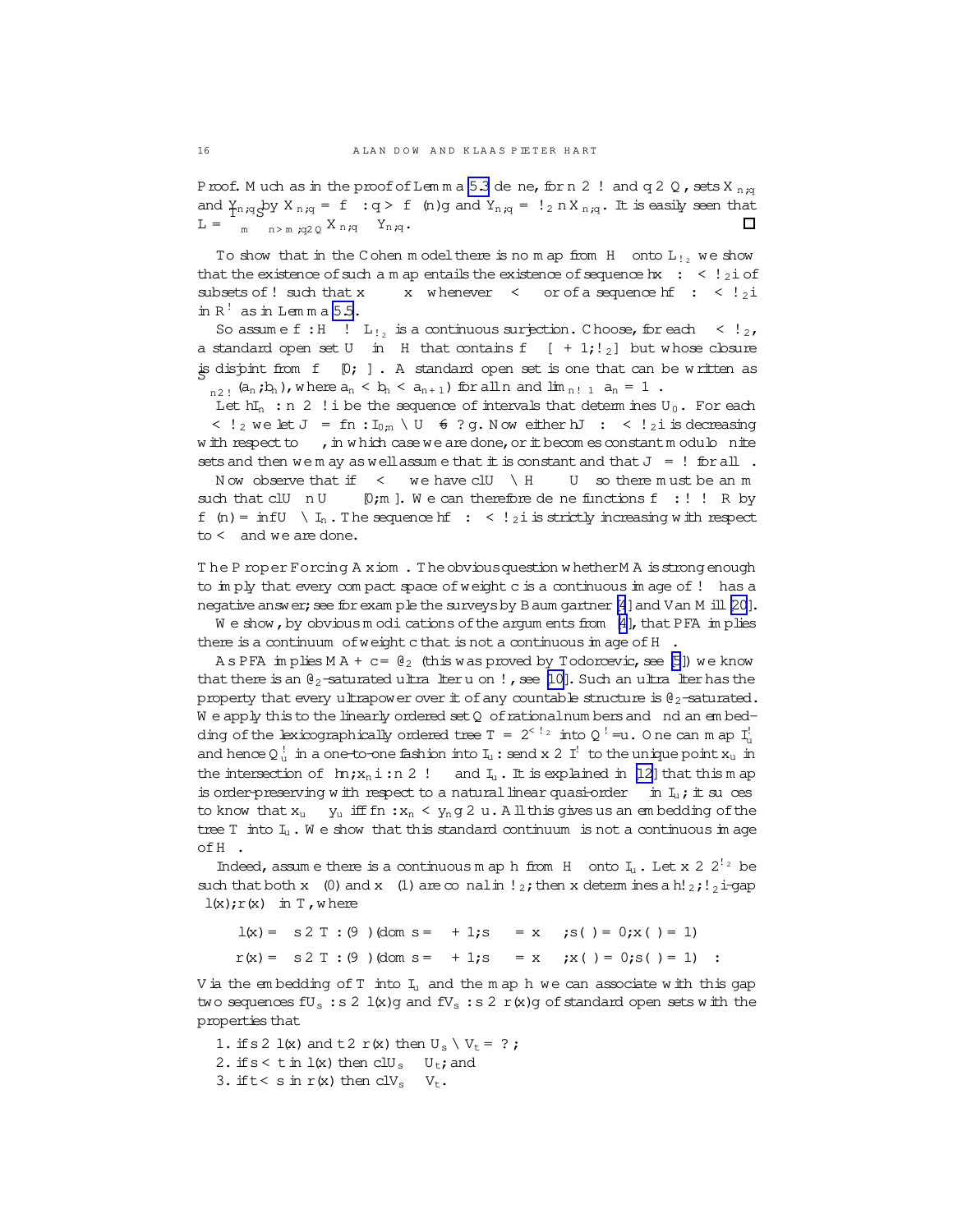N ow the proof, given in [\[4\]](#page-18-0), that in the Boolean algebra B (the Boolean algebra of clopen subsets of! ) there are no h! $_2$ ;  $_2$  i-gaps (assum ing PFA) works m utadis m utandis to show that no such gaps exist in the lattice L either. It follow s that there m ust be  $L_x$  2 L such that  $U_s$  L<sub>x</sub> H nV<sub>t</sub> for all s 2 l(x) and t 2 r(x).

The assignm ent x  $\overline{Y}$  L<sub>x</sub> is clearly one-to-one; this is in possible however as there are  $2^{\theta_2}$  possible x's and only  $\theta_2$  possible  $L_x$ 's.

Y et another universal continuum. In the previous subsection we used a csaturated ultra lter u to nd a continuum of weight  $c_i$ , to wit  $I_u$ , that is not a continuous in age of  $H$ . The m ethods used in this paper allow sus to show that  $I_u$ is in fact a universal continuum of weight c.

As in Section [4](#page-11-0) consider the fam ily I of all nite unions of closed intervals in I w ith rationalend points. We have seen that the ultrapower  ${\rm I}_{\rm u}$  =  $\rm~I^!$  =u is a base for the closed sets of  $I_u$ ; this ultrapower is c-saturated and hence  $c^+$  -universal. But now the reasoning leading up to T heorem [2.1](#page-6-0) can be used to show that  $I_u$  m aps onto every continuum of weight c or less.

# 6. U niversal continua need not exist

T he referee suggested that we address the very naturalquestion w hether there exists, in  $ZFC$ , a universal com pact space of weight  $c$ .

We have seen that from a c-saturated ultra lteru we can construct a universal continuum of weight c. In a sim ilar fashion one construct a universal com pact H ausdor space of weight c: take the ultrapower of the Boolean algebra B of clopen subsets of the C antor set by the ultra lteru; the resulting Boolean algebra is c-saturated and hence  $c^+$  -universal. By Stone's duality thism eans that its Stone space m aps onto every com pact H ausdor space of weight c. U nfortunately the existence of c-saturated ultra lters is equivalent to the conjunction of M A<sub>countable</sub> and  $2^{< c} = c \mid \mathcal{B} \neq [11] \mid \mathcal{B}$  $2^{< c} = c \mid \mathcal{B} \neq [11] \mid \mathcal{B}$  $2^{< c} = c \mid \mathcal{B} \neq [11] \mid \mathcal{B}$  or estimated ultral the state of provide the denitive answer to the referee's question. In fact the answer to the question is negative: we shallexhibit a m odelofZFC in w hich there is no com pact space of weight c that m aps onto every continuum of weight c. This show s that there need not be a universalcom pact space of weight cnor a universal continuum of weight c.

The partial order. We shall employ the notation of K unen's book  $[17]$ , except that we shalluse dots over sym bols to indicate nam es. W e assum e that our universe V satis es GCH and force w ith the partial order  $P = Fn(!_3 \quad 1_1;2;1_1)$ Fn( $!_2$ ;2). We shall use the following properties of P:

- 1. P preserves  $\infty$  nalities and hence cardinals;
- 2. in the generic extension V [G ] we have  $2^{\theta_1} = \theta_3$  and  $c = \theta_2$ ;
- 3. P satis es the  $\theta_2$ -cc and
- 4. G = G<sub>1</sub> G<sub>2</sub>, where G<sub>1</sub> is V-generic on Fn(!<sub>3</sub> !<sub>1</sub>;2;!<sub>1</sub>) and G<sub>2</sub> is V [G<sub>1</sub>]generic on  $Fn(l_2;2)$ .

The reader should consult [\[17](#page-19-0)], in particular Sections V II.6 and V III.4, for proofs.

P reparations. Now assume that in V [G] there is a universal compact space X of weight  $c$ ; by A lexandro 's theorem, from  $\beta$ ], there is a com pact zero-dim ensional space Y of weight cthat m aps onto X . This m eans that we can assum e that our universalspace is zero-dim ensionaland hence that it is the Stone space of a Boolean algebra of cardinality c. W e take  $!_2$  as the underlying set of this Boolean algebra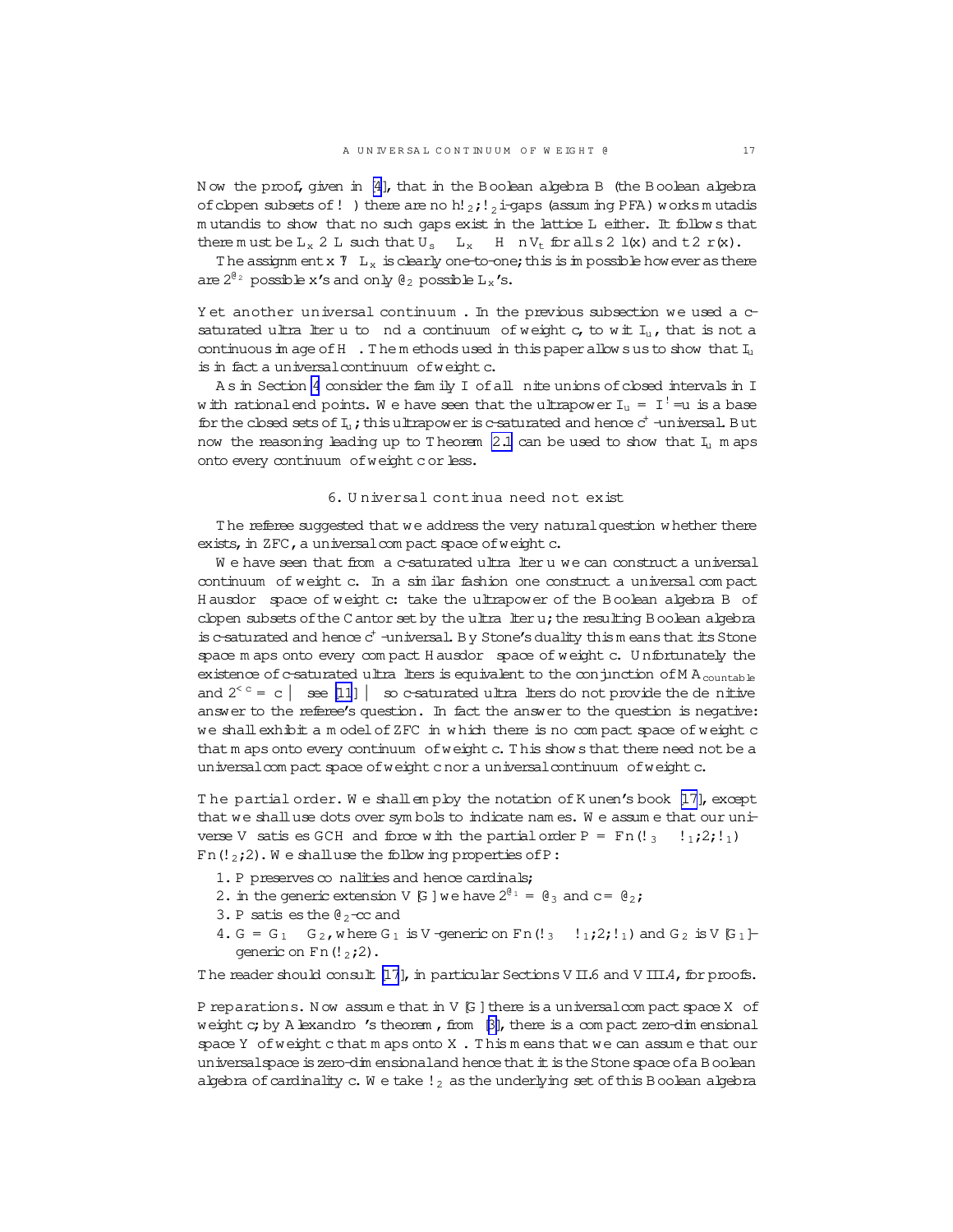and denote its partial order by  $4$ ; for convenience we assume that the ordinal  $0$  is the 0 ofthe Boolean algebra.

Back in V we can take, in the term inology of  $[17]$ , a nice nam e 4 for 4 and assum e that all of P forces  $\setminus 4$  determ ines a Boolean algebra on  $\cdot$  whose Stone space is a universal compact space of weight  $\mathbb{Q}_2$ ". Because of the  $\mathbb{Q}_2$ -cc we can nd an  $\theta_2$ -sized subset I of !<sub>3</sub> such that all conditions involved in 4- have the dom ain of their rst coordinates contained in  $I = \{j, j\}$  without loss of generality and for notational convenience we take  $I = \frac{1}{2}$ .

A nonim age. We rst show how to nd a zero-dim ensional compact space of weight c that is not a continuous in age of our space X ; in the next subsection we show how to m odify the construction so as to obtain a continuum of weight c.

Consider the tree  $T = 2^{5/1}$  from V. In V [G]  $\gamma$  e consider the following branches of T: for each  $\langle$ ! 2 de ne B by B ( ) =  $(G_1)(!_2 + )$  ). Put B = fB :

2 !  $2g$  and consider the tree T [B. W e turn this tree upside-down to m ake it generate a Boolean algebra T of cardinality  $c = \mathcal{C}_2$ . W e shall show that this Boolean algebra cannot be em bedded into h!  $_2$ ;4 i or, dually, that its Stone space Y is not a continuous in age of X. So we assume  $' : T [B : ]_2$  is the restriction of an em bedding of  $T$  into h!  $2;4$  i and proceed to reach a contradiction.

Back in V we take a nice name  $'$  for '. We apply the  $\theta_2$ -cc once m ore to nd a set J of size  $\mathfrak{g}_1$  such that for all hp; qi involved in  $'$  T we have dom (p) J  $!_1$ . Put S =  $!_2$  [ J and set R =  $!_3$  n S; apply the product lem m a to write  $G_1 = G_s$   $G_r$ , where  $G_s$  is V -generic on Fn(S  $\left(1, 2; 1, 1\right)$  and  $G_r$  is V  $G_s$  -generic on Fn(R  $\{1,2\}$ !<sub>1</sub>). In fact, the results from [\[17](#page-19-0), Section V III.1] allow us to conclude that  $G_r$  is V  $G_s$   $G_1$  + generic on Fn (R  $!_1;2;!_1$ ).

We reach our nalcontradiction by taking 2  $[!_2;!_2;2] \setminus R$  and proving that B 2 V  $[G_s \ G_1]$ . Indeed: let = '(B ) and observe that B is denable from ,  $'$  T and 4:

$$
B = s2 T : 4 '(s) ;
$$

this is because T is a tree and 0 . The three param eters belong to V  $[G_s \ G_1]$ , hence so does B.

A continuum . W e now show how to m odify the nonim age from the previous subsection so as to get a continuum; basically we replace 2 with Z, the set of integers. So we force with Fn(!<sub>3</sub> !<sub>2</sub>;Z;!<sub>1</sub>) Fn(!<sub>2</sub>;2) and consider the tree  $T = Z^{(-!)}$ . We give T the lexicographic order:

{ if  $s = t$  and  $s() < t()$  then  $sC$  t; and

{ if  $s = t$  then  $tC$  s if  $t$  ( ) < 0 and  $sC$  t if  $t$  ( ) > 0.

O bserve that C is a dense linear order on T.

N ow, as before, assume 4 is a Boolean partial order on  $!_2$  and let 4 be a nice nam e for  $\pm$ , which we assume to be determ ined by Fn $(!_2 \quad !_1;Z;!_1)$  Fn $(!_2;2)$ . We use  $G_1$  to de ne branches  $fB : < l_2g$  of  $T$  and use each of these branches to insert a copy ofQ in hT;C i. O ur continuum K is the D edekind com pletion of this expanded linearly ordered set.

We show that K is not a continuous im age of the Stone space, call  $\pm X$ , of our Boolean algebra. So assum e there is a continuous surjection h of X onto K. Every s 2 T [ B determ ines a closed interval  $I_s$  in K, namely the closure of ft: s tg. Because we used Z rather than 2 we know that  $I_t$  is contained in the interior of  $I_s$  w henever s t. T herefore, if s is on a successor level, say w ith immediate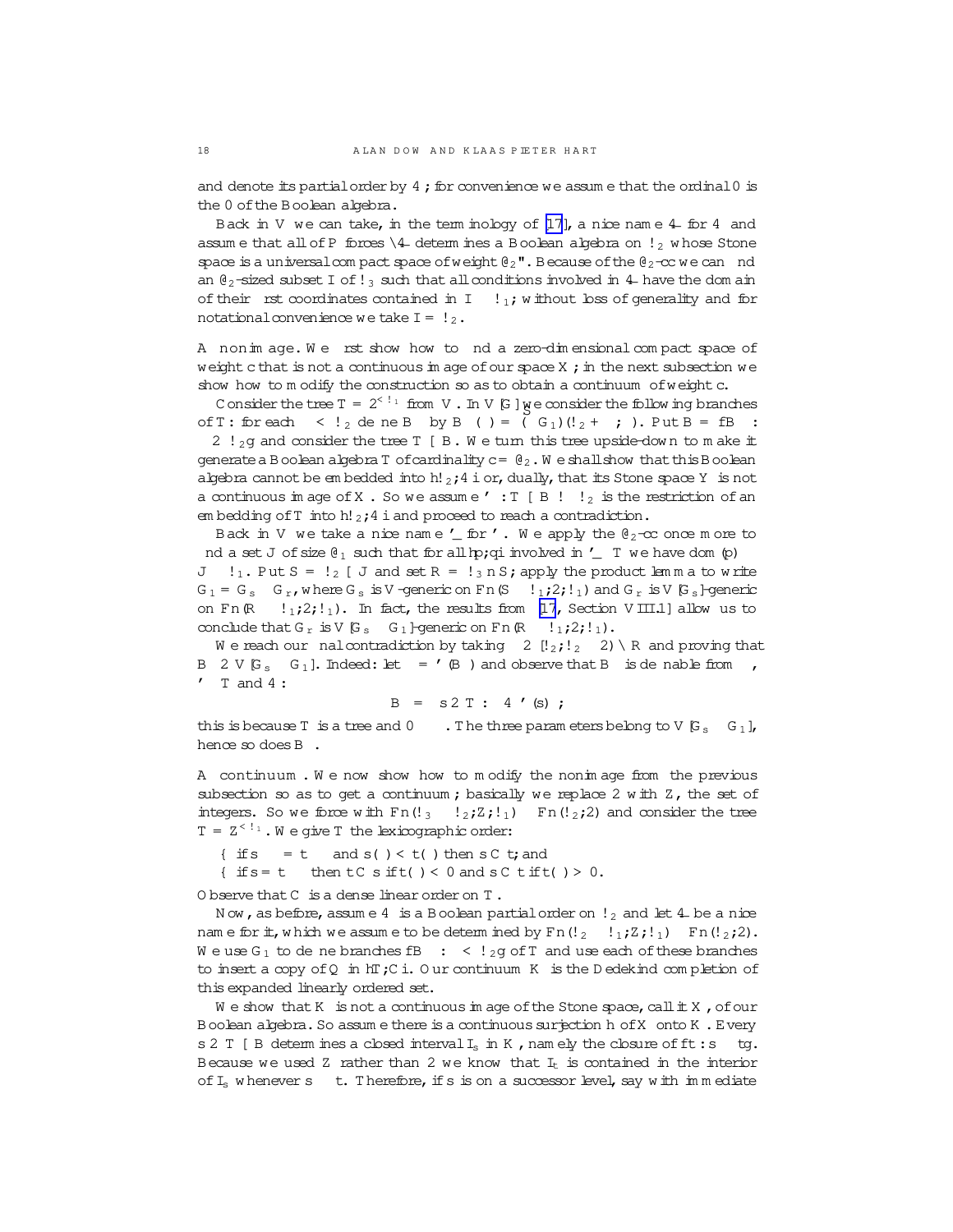<span id="page-18-0"></span>predecessor s, we can take '(s) 2  $!_2$  so that h [I<sub>s</sub>] '(s) h [I<sub>s</sub>] (we identify ' (s) with the clopen subset of X that it represents). We also choose, for each  $\langle$  !  $_2$ , one element whose nonempty clopen set is contained in h [I<sub>B</sub>].

The contradiction is reached exactly as before: one can recover B from  $\prime$ , T and 4 using alm ost the same formula:

 $B = S2 T : (9t2 T) s$  tand 4 (t) :

#### 7. Some questions

O foourse every result about continuous in ages of! suggests the possibility of a corresponding one about continuous in ages of H . Them ore obvious questions are.

Q uestion 7.1 (com pare  $[22]$ ). Is every perfectly norm alcontinuum a continuous in age of H ?

Q uestion  $72$ . Is it consistent with: CH (or better still with  $MA + : CH$ ) that every continuum of weight c is a continuous im age of H ?

A m ore interesting question, raised by G.D. Faulkner and also suggested by the proofs of Theorem s 3 and 52, is.

Question 7.3. Is every continuum that is a continuous in age of! also a continuous  $im \, age \, of \, H$  ?

A still m ore interesting problem is to generalize P arovicenko's characterization of! to the connected case.

Problem 7.4. Find, assuming CH, topological characterizations of the continua H and  $I_{1}$ .

This problem could have quite interesting consequences since such a characterization would use some specic base for the closed sets of H and, as we see by the methods in this paper, it is likely that it is rst necessary to nd a natural description of the rst-order theory of the lattice of discrete unions of intervals, or of some other natural base for the closed sets of H.

#### **References**

- [1] J.M. A arts and P. van Em de Boas, Continua as rem ainders in compact extensions, N ieuw A rchief voor W iskunde (3) 15 (1967), 34{37.
- [2] P.S.A lexandro, U ber stetige A bbildungen kom pakter R aum e, M athem atische A nnalen 96  $(1927)$ , 555 $(571)$
- ... , Zur Theorie der topologischen Raum e, Comptes Rendus (Doklady) de l'Academ ie  $\lbrack 3]$  des Sciences de l'URSS 11 (1936), 55{58.
- [4] Jam es E.B aum gartner, Applications of the P roper Forcing A xiom, In K unen and V aughan [18], pp.  $913(960.$
- [5] M oham ed Bekkali, Topics in set theory, Lecture N otes in M athem atics, no. 1476, Springer-Verlag, Berlin etc., 1991.
- [6] A. B laszczyk and A. Szym anski, C oncerning P arovicenko's theorem, Bulletin de L'A cadem ie Polonaise des Sciences Serie des sciences m athem atiques 28 (1980), 311{314.
- [7] E ric K . van D ouw en, Special bases for com pact m etrizable spaces, Fundam enta M athem aticae 111 (1981d), 201{209.
- [8] E ric K . van D ouw en and T . C . P rzym usinski, Separable extensions of rst-countable spaces, Fundam enta M athem aticae 105 (1980), 147{158.
- [9] A lan D ow and K laas P ieter H art, C ech-Stone rem ainders of spaces that look like [0;1 ), A cta Universitatis C arolinae | M athem atica et P hysica 34 (1993), no. 2, 31 (39, published in 1994.